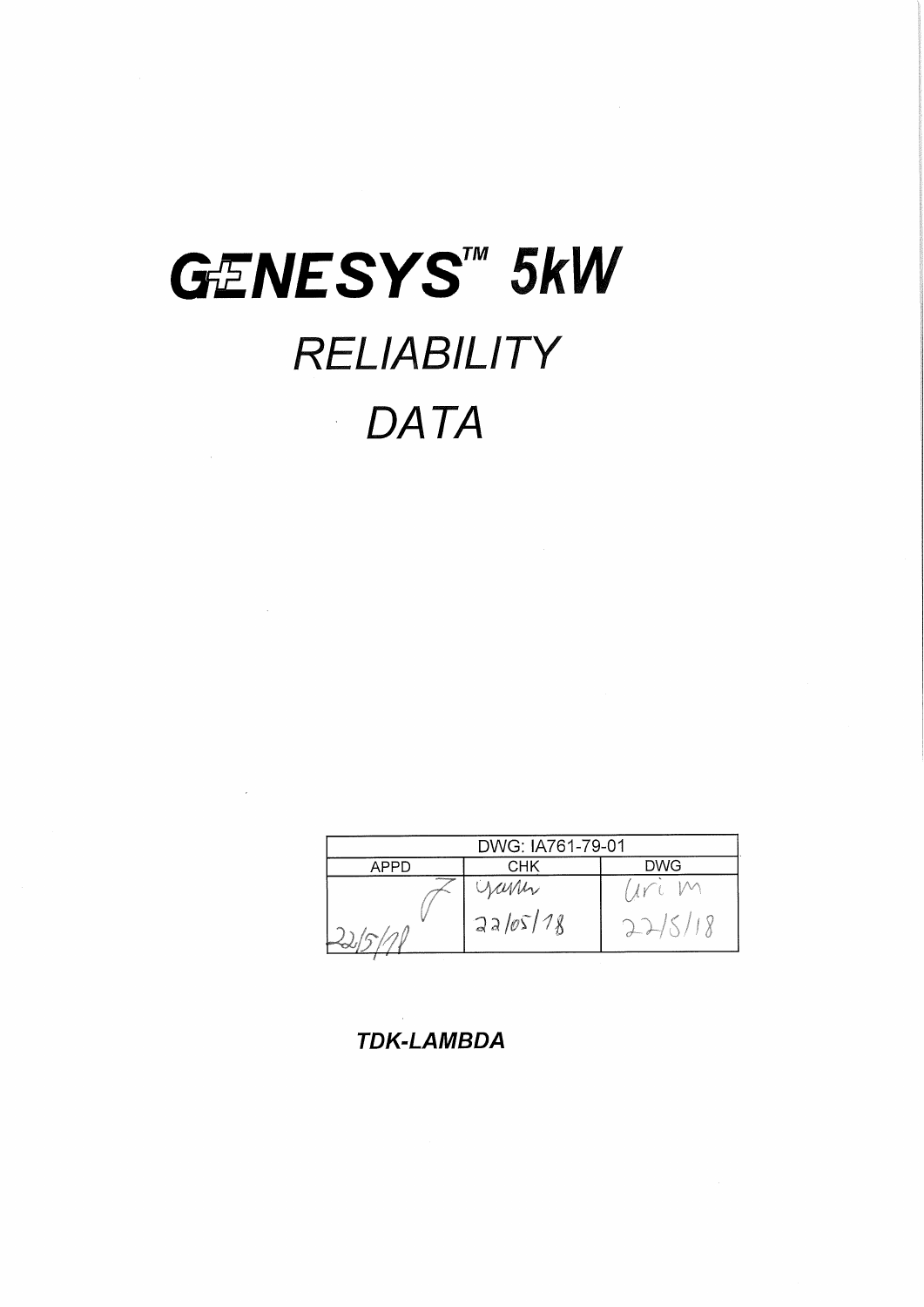| <b>INDEX</b>                        | <b>PAGE</b> |
|-------------------------------------|-------------|
| 1. MTBF; Calculated Value of MTBF   | $R - 3$     |
| 2. Components Derating              | $R - 4 - 9$ |
| 3. Main Components Temperature Rise | $R-10-15$   |
| 4. Elec. Capacitors Computed Life   | $R-16$      |
| 5. Abnormal Test                    | $R-17-22$   |
| 6. Vibration Test                   | $R-23$      |

The above data is typical value. As all units have nearly the same characteristics, the data to be considered as ability value.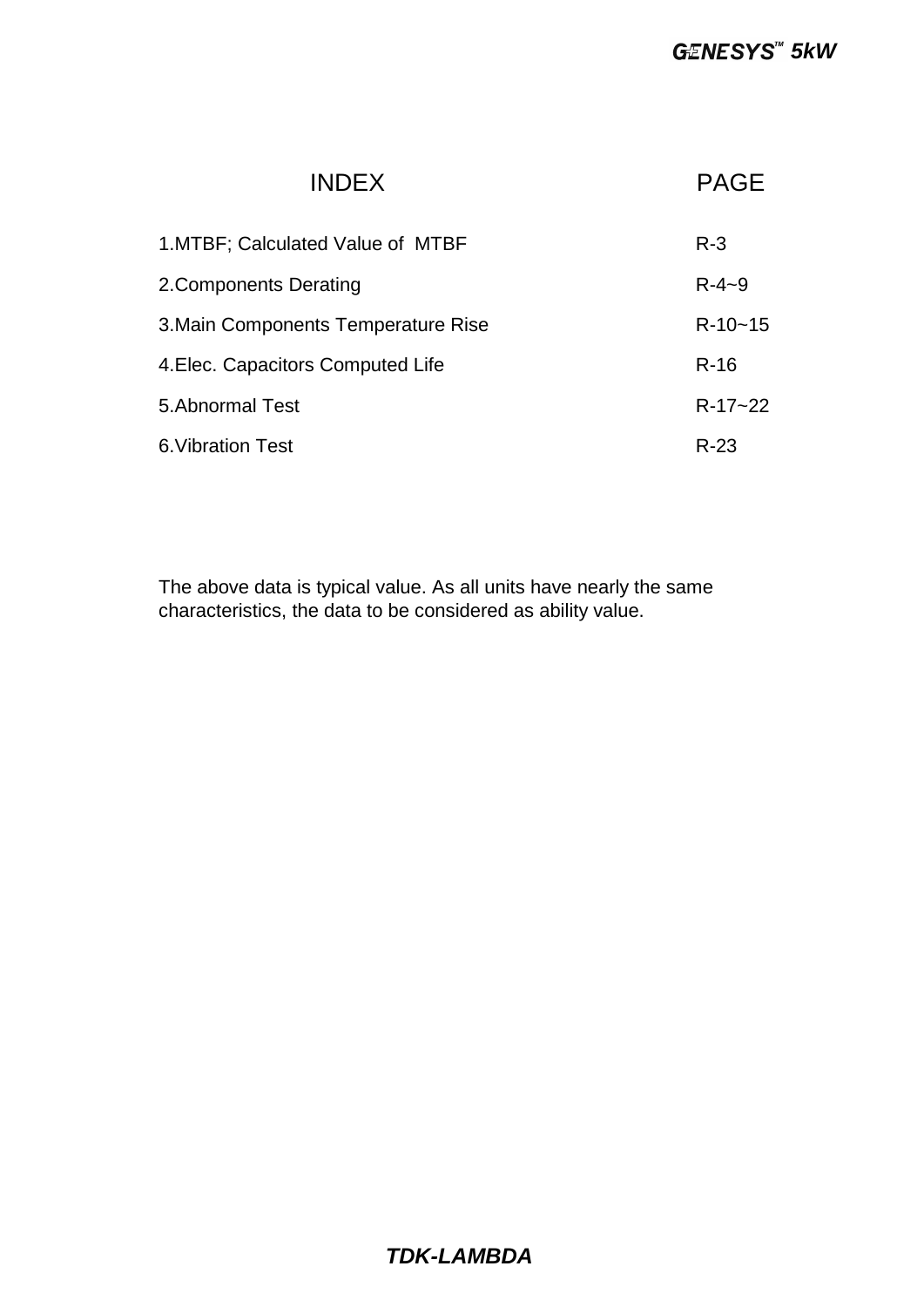### **M.T.B.F.**

#### Model: G10-500 3P400

Calculation based on parts stress reliability projection of Telcordia (Bellcore) "Reliability Prediction Procedure for Electronic Equipment" Document number TR-322, Issue5) Individual failure Ass is calculated from electrical stress and temperature rise of each device.

$$
MTBF = \frac{1}{\lambda_{\text{equip}}} = \frac{1}{\pi_E \sum_{i=1}^{m} N_i \cdot \lambda_{\text{SSI}}} \times 10^9 \text{ (hours)}
$$

 $\lambda_{\text{SSI}} = \lambda_{Gi} \cdot \pi_{Di} \cdot \pi_{Si} \cdot \pi_{Ti}$ 

| $\lambda$ equip<br>$\lambda$ Gi | : Total Equipment failure rate (FITs = Failures in 10 <sup>9</sup> hours)<br>: Generic failure rate for the $i$ th device |
|---------------------------------|---------------------------------------------------------------------------------------------------------------------------|
| $\pi$ Qi                        | : Quality factor for the <i>i</i> th device                                                                               |
| $\pi$ Si                        | : Stress factor for the $i$ th device                                                                                     |
| $\pi$ Ti                        | : Temperature factor for the $i$ th device                                                                                |
| m                               | : Number of different device types                                                                                        |
| Ni                              | : Quantity of $i$ th device type                                                                                          |
| $\pi E$                         | : Equipment environmental factor                                                                                          |

Conditions:

Ta=25C° GF - Ground, Bening Vout=10V lout=500A

#### <u>M.T.B.F. = 189207 (HOURS)</u>

 $\sim$ 

 $\sim$   $\sim$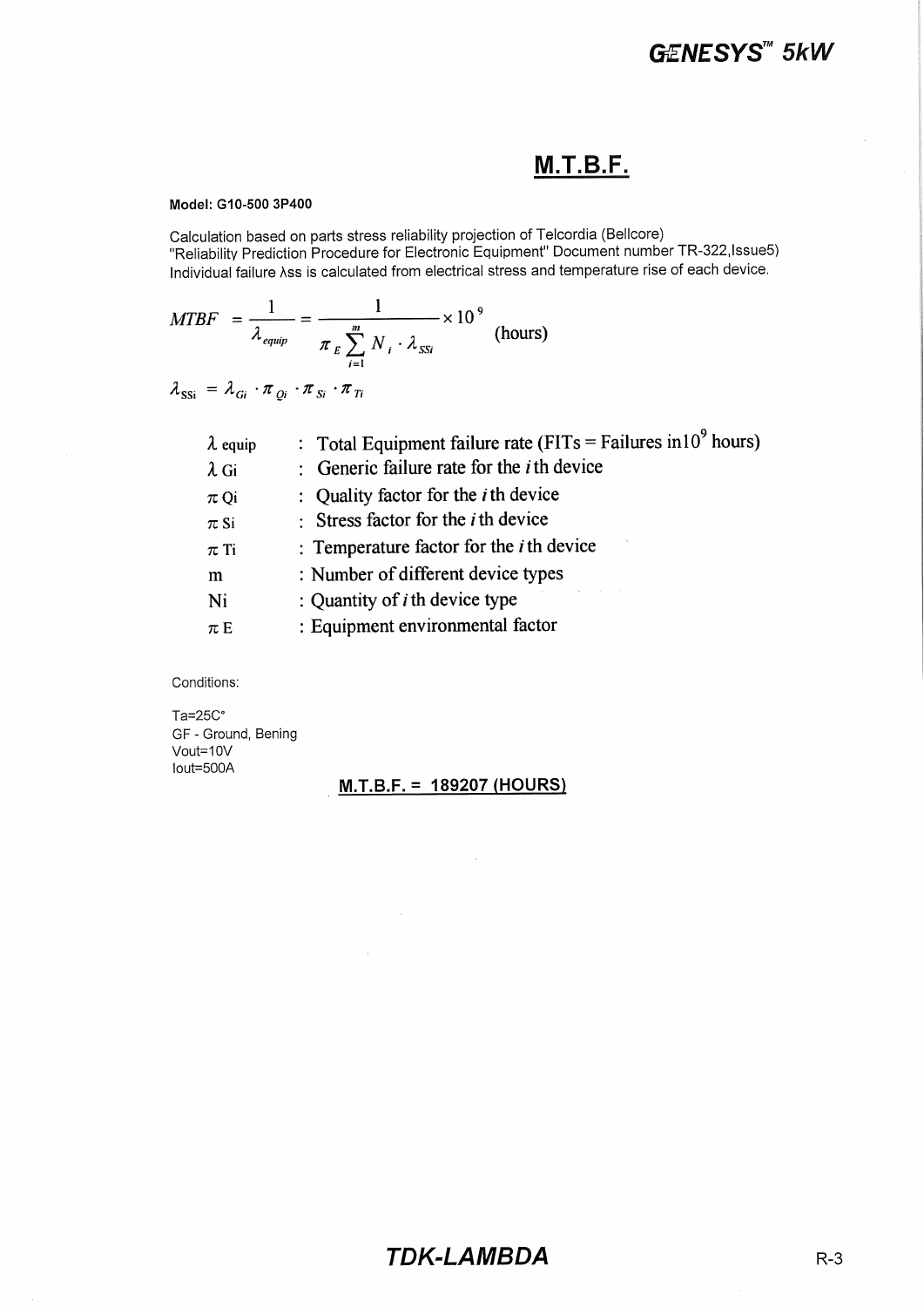#### **2.COMPONENT DERATING**

G 5kW SERIES

Calculation method

(1) Conditions

| Input:                          | Nominal                          |
|---------------------------------|----------------------------------|
| Output:<br>Ambient temperature: | Vout - 100%, lout - 100%<br>50°C |
| <b>Mounting Method:</b>         | <b>Standard Mounting</b>         |

(2) Semiconductors Compared with maximum junction temperature and

actual one which is calculated on case temperature, power dissipation and thermal impedance.

(3) IC, Resistors, Capacitors, etc.

Ambient temperature, operating conditions and power dissipation are within derating criteria.

(4) Calculation method of thermal impedance:

$$
\Theta_{j-a} = \frac{Tj(\text{max}) - Ta}{Pc(\text{max})} \qquad \Theta_{j-c} = \frac{Tj(\text{max}) - Tc}{Pc(\text{max})} \qquad \Theta_{j-l} = \frac{Tj(\text{max}) - Tl}{Pc(\text{max})}
$$

*Tc* : Case Temperature at Start Point of Derating; 25°C in General

*Ta* : Ambient Temperature at Start Point of Derating; 25°C in General

- *Pc* (max): Maximum Power Dissipation
- *Tj* (max): Maximum Junction temperature
	- Θ*j-c* : Thermal Impedance between Junction and Case
	- Θ*j-a* : Thermal Impedance between Junction and Air
	- Θ*j-l* : Thermal Impedance between Junction and Lead

### **TDK-LAMBDA** R-4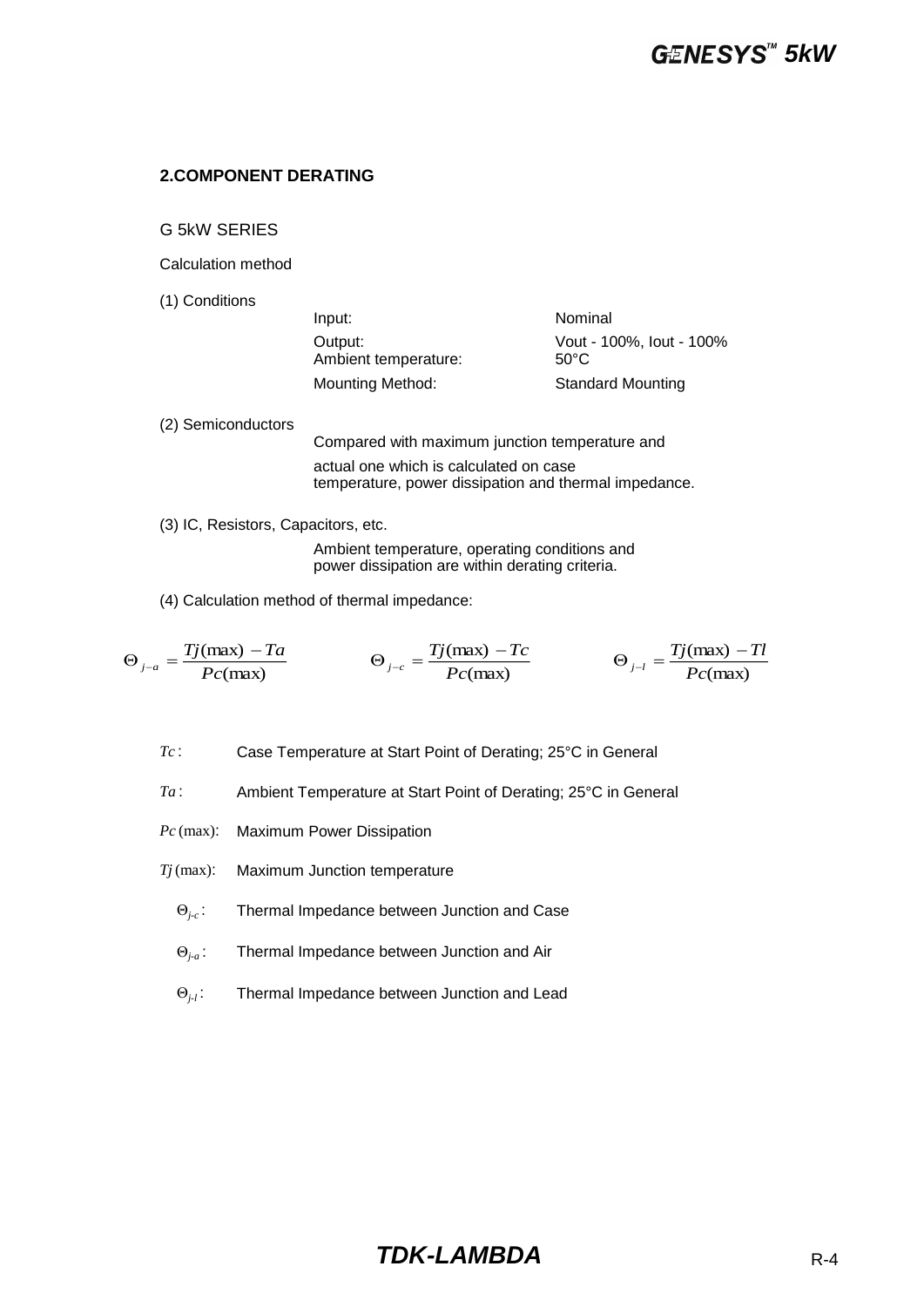| Timax= | 150   | $^{\circ}C$                                                                                                                                                                                                            | $q\mathbf{i}$ -c = | 0.6   | °C/W         | $Pmax =$ | $---$          | W            |
|--------|-------|------------------------------------------------------------------------------------------------------------------------------------------------------------------------------------------------------------------------|--------------------|-------|--------------|----------|----------------|--------------|
| $Pd =$ | 18.34 | W                                                                                                                                                                                                                      | $DTC =$            | 55.0  | °C           | $T_c =$  | 105.0          | $^{\circ}$ C |
|        |       |                                                                                                                                                                                                                        | $Ti =$             | 116.0 | °C           | $D.F. =$ | 77.3           | %            |
| Timax= | 150   | °С                                                                                                                                                                                                                     | $q\mathbf{i}$ -c = | 0.6   | °C/W         | $Pmax =$ | $---$          | W            |
| $Pd =$ | 18.34 | W                                                                                                                                                                                                                      | $DTC =$            | 55.0  | $^{\circ}$ C | $T_c =$  | 105.0          | °C           |
|        |       |                                                                                                                                                                                                                        | $Ti =$             | 116.0 | °C           | $D.F. =$ | 77.3           | %            |
| Tjmax= | 150   | $^{\circ}C$                                                                                                                                                                                                            | $q\mathbf{i}$ -c = | 0.6   | °C/W         | $Pmax =$ | $---$          | W            |
| $Pd =$ | 18.34 | W                                                                                                                                                                                                                      | $DTC =$            | 55.0  | $^{\circ}$ C | $T_c =$  | 105.0          | $^{\circ}$ C |
|        |       |                                                                                                                                                                                                                        | $Ti =$             | 116.0 | °C           | $D.F. =$ | 77.3           | %            |
| Timax= | 150   | $^{\circ}C$                                                                                                                                                                                                            | $q\mathbf{i}$ -c = | 3.0   | °C/W         | $Pmax =$ | $---$          | W            |
| $Pd =$ | 0.71  | W                                                                                                                                                                                                                      | $DTC =$            | 24.0  | °C           | $T_c =$  | 74.0           | °C           |
|        |       |                                                                                                                                                                                                                        | Ti =               | 76.1  | $^{\circ}C$  | $D.F. =$ | 50.8           | %            |
| Timax= | 150   | $^{\circ}C$                                                                                                                                                                                                            | $q\mathbf{i}$ -c = | 3.0   | °C/W         | $Pmax =$ | $\overline{a}$ | W            |
| $Pd =$ | 0.99  | W                                                                                                                                                                                                                      | $DTC =$            | 26.0  | °C           | $Tc =$   | 76.0           | °C           |
|        |       |                                                                                                                                                                                                                        | Ti =               | 79.0  | °C           | $D.F. =$ | 52.6           | %            |
| Timax= | 150   | $^{\circ}C$                                                                                                                                                                                                            | $q\mathbf{i}$ -c = | 10.0  | °C/W         | $Pmax =$ | $\overline{a}$ | W            |
| $Pd =$ | 1.23  | W                                                                                                                                                                                                                      | $DTC =$            | 40.0  | °C           | $T_c =$  | 90.0           | °C           |
|        |       |                                                                                                                                                                                                                        | Ti =               | 102.3 | °С           | $D.F. =$ | 68.2           | %            |
|        |       | $Tj = Tc + (q j-c \times Pd) = >$<br>$Tj = Tc + (q j-c \times Pd) = >$<br>$Tj = Tc + (q j-c \times Pd)$ =><br>$Tj = Tc + (q j-c \times Pd)$ =><br>$T_i = Tc + (q i-c \times Pd) =$<br>$T_i = Tc + (q i-c \times Pd) =$ |                    |       |              |          |                |              |

Vin = 170Vac Load = 100% Ta=50°C **INPUT 3-PHASE 200V**

Vin = 342Vac Load = 100% Ta=50°C **INPUT 3-PHASE 400V**

| D9                | Timax=                              | 150  | °C          | $q\rightarrow c =$ | 0.3      | °C/W | $Pmax =$ | $---$ | W  |
|-------------------|-------------------------------------|------|-------------|--------------------|----------|------|----------|-------|----|
| ID45XT160-7000    | $Pd =$                              | 9.5  | W           | $DTC =$            | 24.0     | °C   | $T_c =$  | 74.0  | °C |
| <b>SHINDENGEN</b> | $Tj = Tc + (q j-c \times Pd)$ =>    | Ti = | 76.9        | °C                 | $D.F. =$ | 51.2 | %        |       |    |
| Q8                | $Timax =$                           | 150  | °C          | $q\mathbf{i}$ -c = | 0.6      | °C/W | $Pmax =$ | $---$ | W  |
| TN5050H-12WY      | $Pd =$                              | 14   | W           | $DTC =$            | 24.0     | °C   | $T_c =$  | 74.0  | °C |
| <b>ST</b>         | $Tj = Tc + (q j - c \times Pd) = >$ | Ti = | 82.4        | °C                 | $D.F. =$ | 54.9 | %        |       |    |
| A2                | Timax=                              | 150  | $^{\circ}C$ | $q\mathbf{i}$ -c = | 3.0      | °C/W | $Pmax =$ | $---$ | W  |
| MIP2E4DMY         | $Pd =$                              | 0.72 | W           | $DTc =$            | 15.0     | °C   | $Tc =$   | 65.0  | °C |
| <b>MATSUSHITA</b> | $Ti = Tc + (q i-c \times Pd)$ =>    |      |             | Ti =               | 67.2     | °C   | $D.F. =$ | 44.8  | %  |
| A <sub>3</sub>    | Timax=                              | 150  | °C          | $q\mathbf{i}$ -c = | 3.0      | °C/W | $Pmax =$ | $---$ | W  |
| MIP2E4DMY         | $Pd =$                              | 0.87 | W           | $DTc =$            | 30.0     | °C   | $T_c =$  | 80.0  | °C |
| <b>MATSUSHITA</b> | $Tj = Tc + (q j-c \times Pd)$ =>    |      |             | Ti =               | 82.6     | °C   | $D.F. =$ | 55.1  | %  |
| A <sub>5</sub>    | $Timax =$                           | 150  | °C          | $q\mathbf{i}$ -c = | 10.0     | °C/W | $Pmax =$ | $---$ | W  |
| MIP2E2DMUL        | $Pd =$                              | 0.87 | W           | $DTc =$            | 20.0     | °C   | $T_c =$  | 70.0  | °C |
| <b>IPANASONIC</b> | $Ti = Tc + (q i-c \times Pd)$ =>    |      |             | $Ti =$             | 78.7     | °C   | $D.F. =$ | 52.5  | %  |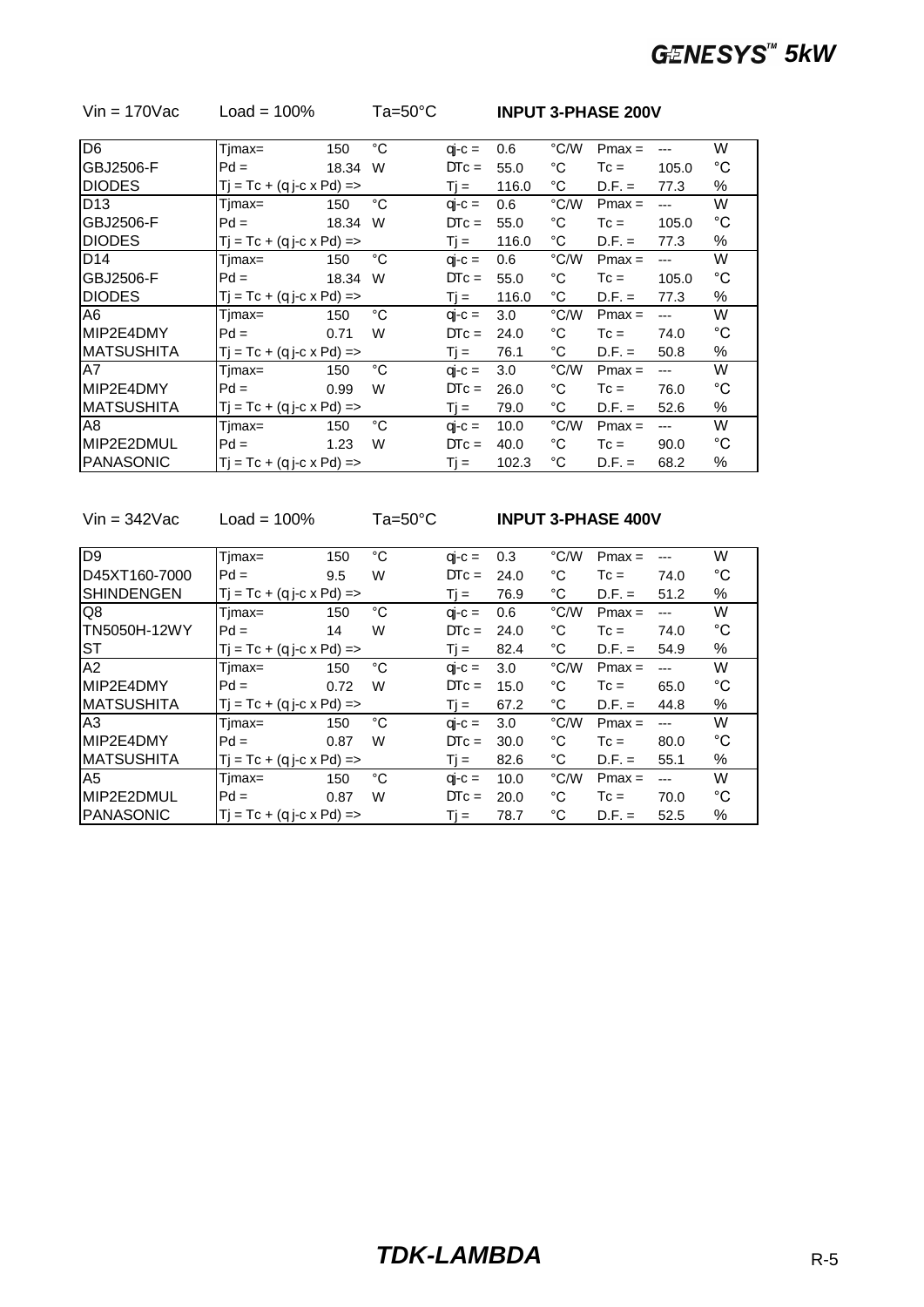| $V$ in = 170 $V$ ac | Load = $100\%$                    |                                  | $Ta=50^{\circ}C$ |          | <b>PFC200</b> |                   |          |                |                   |
|---------------------|-----------------------------------|----------------------------------|------------------|----------|---------------|-------------------|----------|----------------|-------------------|
|                     |                                   |                                  |                  |          |               |                   |          |                | W                 |
| Q8                  | $Timax =$                         | 150                              | $^{\circ}C$      | $qi-c =$ | 0.5           | °C/W              | $Pmax =$ | $---$          |                   |
| TK39N60W, S1VF      | $Pd =$                            | 11.38                            | W                | $DTC =$  | 36.2          | $^{\circ}$ C      | $T_c =$  | 86.2           | °C                |
| Toshiba             | $Tj = Tc + (q j-c \times Pd) = >$ |                                  |                  | $Tj =$   | 91.5          | $^{\circ}$ C      | $D.F. =$ | 61.0           | %                 |
| Q9                  | Timax=                            | 150                              | $^{\circ}C$      | $qj-c =$ | 0.5           | °C/W              | $Pmax =$ | $---$          | W                 |
| TK39N60W,S1VF       | $Pd =$                            | 11.38 W                          |                  | $DTC =$  | 32.5          | $^{\circ}{\rm C}$ | $T_c =$  | 82.5           | $^{\circ}{\rm C}$ |
| Toshiba             | $Tj = Tc + (q j-c \times Pd) = >$ |                                  |                  | $Tj =$   | 87.8          | $^{\circ}{\rm C}$ | $D.F. =$ | 58.5           | %                 |
| Q10                 | Tjmax=                            | 150                              | $^{\circ}C$      | $qi-c =$ | 0.5           | $^{\circ}$ C/W    | $Pmax =$ | $\overline{a}$ | W                 |
| TK39N60W, S1VF      | $Pd =$                            | 11.38                            | W                | $DTc =$  | 39.5          | $^{\circ}C$       | $T_c =$  | 89.5           | $^{\circ}C$       |
| Toshiba             |                                   | $Tj = Tc + (q j-c \times Pd)$ => |                  |          | 94.8          | $^{\circ}$ C      | $D.F. =$ | 63.2           | %                 |
| Q11                 | Tjmax=                            | 150                              | $^{\circ}C$      | $qi-c =$ | 0.5           | °C/W              | $Pmax =$ | $---$          | W                 |
| TK39N60W, S1VF      | $Pd =$                            | 11.38                            | W                | $DTC =$  | 33.7          | $^{\circ}{\rm C}$ | $T_c =$  | 83.7           | $^{\circ}C$       |
| Toshiba             | $Tj = Tc + (q j-c \times Pd) = >$ |                                  |                  | $Tj =$   | 89.0          | $^{\circ}{\rm C}$ | $D.F. =$ | 59.3           | %                 |
| D <sub>5</sub>      | Tjmax=                            | 150                              | $^{\circ}C$      | $qi-c =$ | 2.4           | $^{\circ}$ C/W    | $Pmax =$ | 62.0           | W                 |
| IDH06G65C5          | $Pd =$                            | 5.46                             | W                | $DTC =$  | 23.4          | $^{\circ}C$       | $T_c =$  | 73.4           | $^{\circ}C$       |
| Toshiba             | $Tj = Tc + (q j-c \times Pd) = >$ |                                  |                  | $Tj =$   | 86.5          | $^{\circ}$ C      | $D.F. =$ | 57.7           | %                 |
| D <sub>6</sub>      | Tjmax=                            | 150                              | $^{\circ}C$      | $qi-c =$ | 2.4           | °C/W              | $Pmax =$ | 62.0           | W                 |
| <b>IDH06G65C5</b>   | $Pd =$                            | 5.46                             | W                | $DTc =$  | 22.0          | $^{\circ}$ C      | $T_c =$  | 72.0           | $^{\circ}C$       |
| Toshiba             | $Tj = Tc + (q j-c \times Pd)$ =>  |                                  |                  | $Tj =$   | 85.1          | $^{\circ}$ C      | $D.F. =$ | 56.7           | %                 |
| D7                  | Tjmax=                            | 150                              | $^{\circ}C$      | $qi-c =$ | 2.4           | $^{\circ}$ C/W    | $Pmax =$ | 62.0           | W                 |
| <b>IDH06G65C5</b>   | $Pd =$                            | 5.46                             | W                | $DTC =$  | 26.6          | $^{\circ}C$       | $T_c =$  | 76.6           | $^{\circ}C$       |
| Toshiba             | $Tj = Tc + (q j-c \times Pd)$ =>  |                                  |                  | $Tj =$   | 89.7          | $^{\circ}C$       | $D.F. =$ | 59.8           | %                 |
| D <sub>8</sub>      | Tjmax=                            | 150                              | °C               | $qi-c =$ | 2.4           | °C/W              | $Pmax =$ | 62.0           | W                 |
| <b>IDH06G65C5</b>   | $Pd =$                            | 5.46                             | W                | $DTc =$  | 30.0          | $^{\circ}$ C      | $T_c =$  | 80.0           | $^{\circ}C$       |
| Toshiba             | $Tj = Tc + (q j-c \times Pd)$ =>  |                                  |                  | $Tj =$   | 93.1          | $^{\circ}{\rm C}$ | $D.F. =$ | 62.1           | $\%$              |

Vin = 342Vac Load = 100% Ta=50°C **PFC400**

| Q8             | Tjmax=                              | 150    | $^{\circ}$ C | $qi-c =$          | 0.5      | $\degree$ C/W     | $Pmax =$ | 250.0 | W           |
|----------------|-------------------------------------|--------|--------------|-------------------|----------|-------------------|----------|-------|-------------|
| STW20N95K5     | $Pd =$                              | 13.98  | W            | $DTC =$           | 32.0     | $^{\circ}$ C      | $T_c =$  | 82.0  | $^{\circ}C$ |
| ST             | $Tj = Tc + (q j - c \times Pd) = >$ | $Tj =$ | 89.0         | $^{\circ}$ C      | $D.F. =$ | 59.3              | %        |       |             |
| Q9             | Tjmax=                              | 150    | °C           | $qi-c =$          | 0.5      | °C/W              | $Pmax =$ | 250.0 | W           |
| STW20N95K5     | $Pd =$                              | 13.98  | W            | $DTC =$           | 32.0     | $^{\circ}$ C      | $T_c =$  | 82.0  | $^{\circ}C$ |
| ST             | $Tj = Tc + (q j-c \times Pd)$ =>    |        |              | $Ti =$            | 89.0     | $^{\circ}{\rm C}$ | $D.F. =$ | 59.3  | %           |
| Q10            | Tjmax=                              | 150    | $^{\circ}$ C | $qi-c =$          | 0.5      | °C/W              | $Pmax =$ | 250.0 | W           |
| STW20N95K5     | $Pd =$                              | 13.98  | W            | $DTC =$           | 39.6     | $^{\circ}$ C      | $T_c =$  | 89.6  | $^{\circ}C$ |
| <b>ST</b>      | $Tj = Tc + (q j-c x Pd) = >$        | $Tj =$ | 96.6         | $^{\circ}{\rm C}$ | $D.F. =$ | 64.4              | %        |       |             |
| Q11            | Timax=                              | 150    | $^{\circ}$ C | $qi-c =$          | 0.5      | $\degree$ C/W     | $Pmax =$ | 250.0 | W           |
| STW20N95K5     | $Pd =$                              | 13.98  | W            | $DTC =$           | 39.5     | $^{\circ}$ C      | $T_c =$  | 89.5  | $^{\circ}C$ |
| ST             | $Tj = Tc + (q j-c \times Pd)$ =>    | $Tj =$ | 96.5         | $^{\circ}$ C      | $D.F. =$ | 64.3              | %        |       |             |
| D <sub>5</sub> | Tjmax=                              | 175    | $^{\circ}$ C | $qi-c =$          | 2.5      | °C/W              | $Pmax =$ | 250.0 | W           |
| STTH810D       | $Pd =$                              | 1.69   | W            | $DTC =$           | 15.0     | $^{\circ}$ C      | $Tc =$   | 65.0  | $^{\circ}C$ |
| <b>ST</b>      | $Tj = Tc + (q j-c \times Pd)$ =>    |        |              | $Ti =$            | 69.2     | $^{\circ}{\rm C}$ | $D.F. =$ | 39.6  | %           |
| D <sub>6</sub> | Tjmax=                              | 175    | $^{\circ}$ C | $qi-c =$          | 2.5      | $\degree$ C/W     | $Pmax =$ | 250.0 | W           |
| STTH810D       | $Pd =$                              | 1.69   | W            | $DTC =$           | 15.0     | $^{\circ}$ C      | $T_c =$  | 65.0  | $^{\circ}C$ |
| <b>ST</b>      | $Tj = Tc + (q j - c \times Pd) = >$ |        |              | $Tj =$            | 69.2     | $^{\circ}C$       | $D.F. =$ | 39.6  | %           |
| D7             | Tjmax=                              | 175    | $^{\circ}$ C | $qi-c =$          | 2.5      | °C/W              | $Pmax =$ | 250.0 | W           |
| STTH810D       | $Pd =$                              | 1.69   | W            | $DTC =$           | 15.0     | $^{\circ}$ C      | $T_c =$  | 65.0  | $^{\circ}C$ |
| <b>ST</b>      | $Tj = Tc + (q j-c \times Pd)$ =>    |        |              | $Tj =$            | 69.2     | $^{\circ}$ C      | $D.F. =$ | 39.6  | %           |
| D <sub>8</sub> | Tjmax=                              | 175    | $^{\circ}C$  | $qj-c =$          | 2.5      | °C/W              | $Pmax =$ | 250.0 | W           |
| STTH810D       | $Pd =$                              | 1.69   | W            | $DTC =$           | 15.0     | $^{\circ}$ C      | $T_c =$  | 65.0  | $^{\circ}C$ |
| <b>ST</b>      | $Tj = Tc + (q j - c \times Pd) = >$ |        |              | $Tj =$            | 69.2     | $^{\circ}$ C      | $D.F. =$ | 39.6  | $\%$        |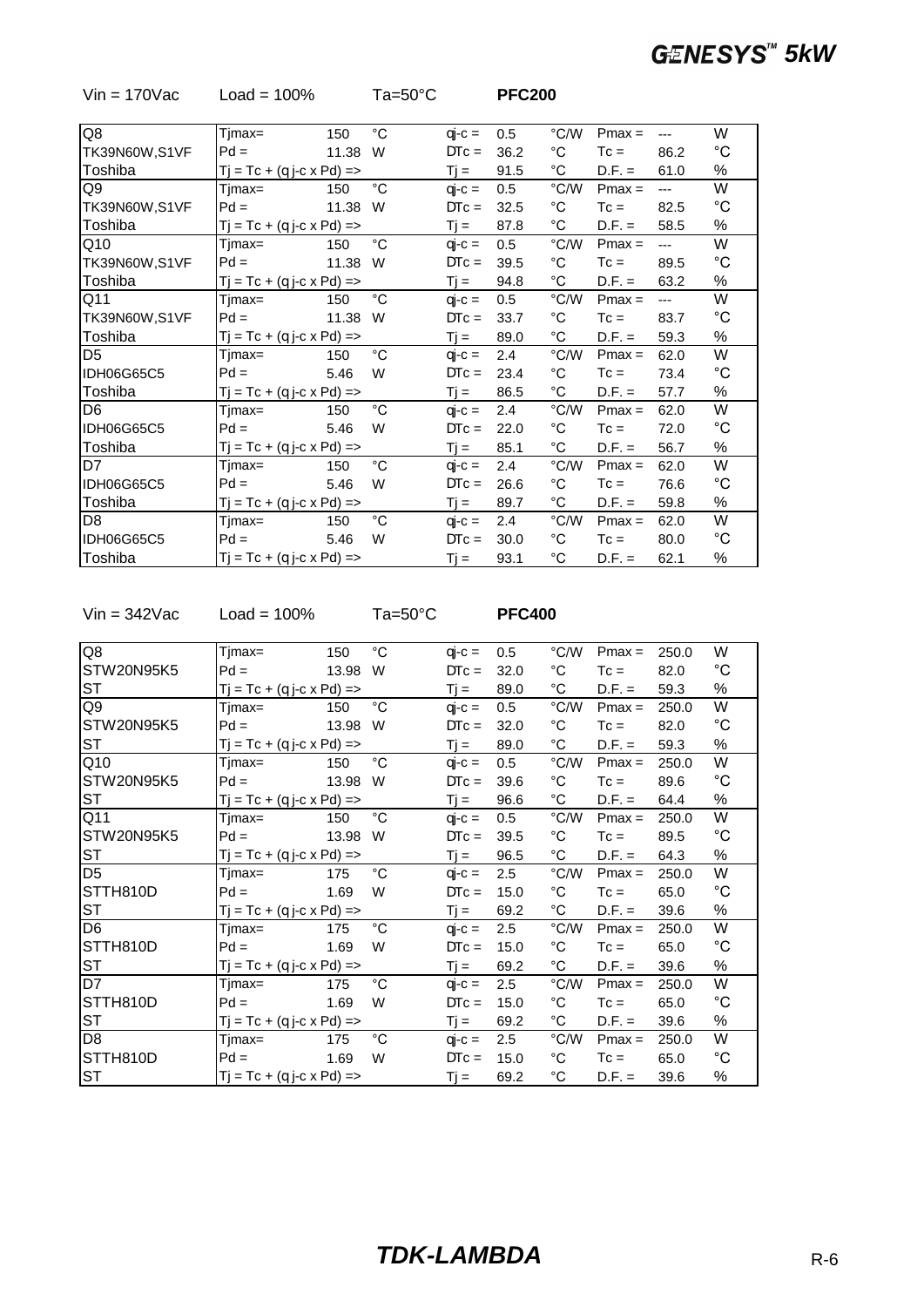| $\overline{Q8}$ | Tjmax=                              | 200                          | $^{\circ}C$  | $qi-c =$ | 1.0      | °C/W           | $Pmax =$ | 175.0 | W            |
|-----------------|-------------------------------------|------------------------------|--------------|----------|----------|----------------|----------|-------|--------------|
| SCT20N120       | $Pd =$                              | 17.57                        | W            | $DTC =$  | 32.2     | °C             | $Tc =$   | 82.2  | $^{\circ}C$  |
| ST              | $Tj = Tc + (q j-c x Pd) = >$        | $Ti =$                       | 99.8         | °C       | $D.F. =$ | 49.9           | %        |       |              |
| Q9              | Tjmax=                              | 200                          | $^{\circ}C$  | $qi-c =$ | 1.0      | $^{\circ}$ C/W | $Pmax =$ | 175.0 | W            |
| SCT20N120       | $Pd =$                              | 17.57                        | W            | $DTC =$  | 34.0     | °C             | $T_c =$  | 84.0  | $^{\circ}C$  |
| ST              |                                     | $Tj = Tc + (q j-c x Pd) = >$ |              |          |          | °C             | $D.F. =$ | 50.8  | %            |
| Q10             | Tjmax=                              | 200                          | $^{\circ}C$  | $qj-c =$ | 1.0      | °C/W           | $Pmax =$ | 175.0 | W            |
| SCT20N120       | $Pd =$                              | 17.57 W                      |              | $DTC =$  | 55.7     | $^{\circ}$ C   | $T_c =$  | 105.7 | $^{\circ}C$  |
| ST              | $Tj = Tc + (q j-c \times Pd) = >$   |                              |              | $Ti =$   | 123.3    | °C             | $D.F. =$ | 61.6  | %            |
| Q11             | Tjmax=                              | 200                          | $^{\circ}$ C | $qj-c =$ | 1.0      | °C/W           | $Pmax =$ | 175.0 | W            |
| SCT20N120       | $Pd =$                              | 17.57 W                      |              | $DTC =$  | 49.1     | $^{\circ}$ C   | $T_c =$  | 99.1  | $^{\circ}C$  |
| ST              | $Tj = Tc + (q j-c \times Pd)$ =>    |                              |              | $Tj =$   | 116.7    | °C             | $D.F. =$ | 58.3  | %            |
| D <sub>5</sub>  | Tjmax=                              | 175                          | $^{\circ}$ C | $qj-c =$ | 2.5      | °C/W           | $Pmax =$ | 250.0 | W            |
| STTH810D        | $Pd =$                              | 1.717 W                      |              | $DTC =$  | 12.6     | °C             | $T_c =$  | 62.6  | $^{\circ}C$  |
| ST              | $Tj = Tc + (q j - c \times Pd) = >$ |                              |              | $Ti =$   | 66.9     | °C             | $D.F. =$ | 38.2  | %            |
| D <sub>6</sub>  | Tjmax=                              | 175                          | $^{\circ}$ C | $qj-c =$ | 2.5      | °C/W           | $Pmax =$ | 250.0 | W            |
| STTH810D        | $Pd =$                              | 1.717 W                      |              | $DTC =$  | 12.6     | °C             | $T_c =$  | 62.6  | $^{\circ}C$  |
| ST              | $Tj = Tc + (q j - c \times Pd) = >$ |                              |              | $Tj =$   | 66.9     | °C             | $D.F. =$ | 38.2  | %            |
| D7              | Tjmax=                              | 175                          | $^{\circ}$ C | $qj-c =$ | 2.5      | °C/W           | $Pmax =$ | 250.0 | W            |
| STTH810D        | $Pd =$                              | 1.717 W                      |              | $DTC =$  | 15.0     | °C             | $T_c =$  | 65.0  | $^{\circ}C$  |
| ST              | $Tj = Tc + (q j-c \times Pd)$ =>    |                              |              | $Tj =$   | 69.3     | °C             | $D.F. =$ | 39.6  | %            |
| D <sub>8</sub>  | Tjmax=                              | 175                          | $^{\circ}C$  | $qj-c =$ | 2.5      | °C/W           | $Pmax =$ | 250.0 | W            |
| STTH810D        | $Pd =$                              | 1.717                        | W            | $DTC =$  | 15.0     | $^{\circ}$ C   | $T_c =$  | 65.0  | $^{\circ}$ C |
| ST              | $Tj = Tc + (q j - c \times Pd) = >$ |                              |              | $Tj =$   | 69.3     | °C             | $D.F. =$ | 39.6  | %            |

### Vin = 342Vac Load = 100% Ta=50°C **PFC480**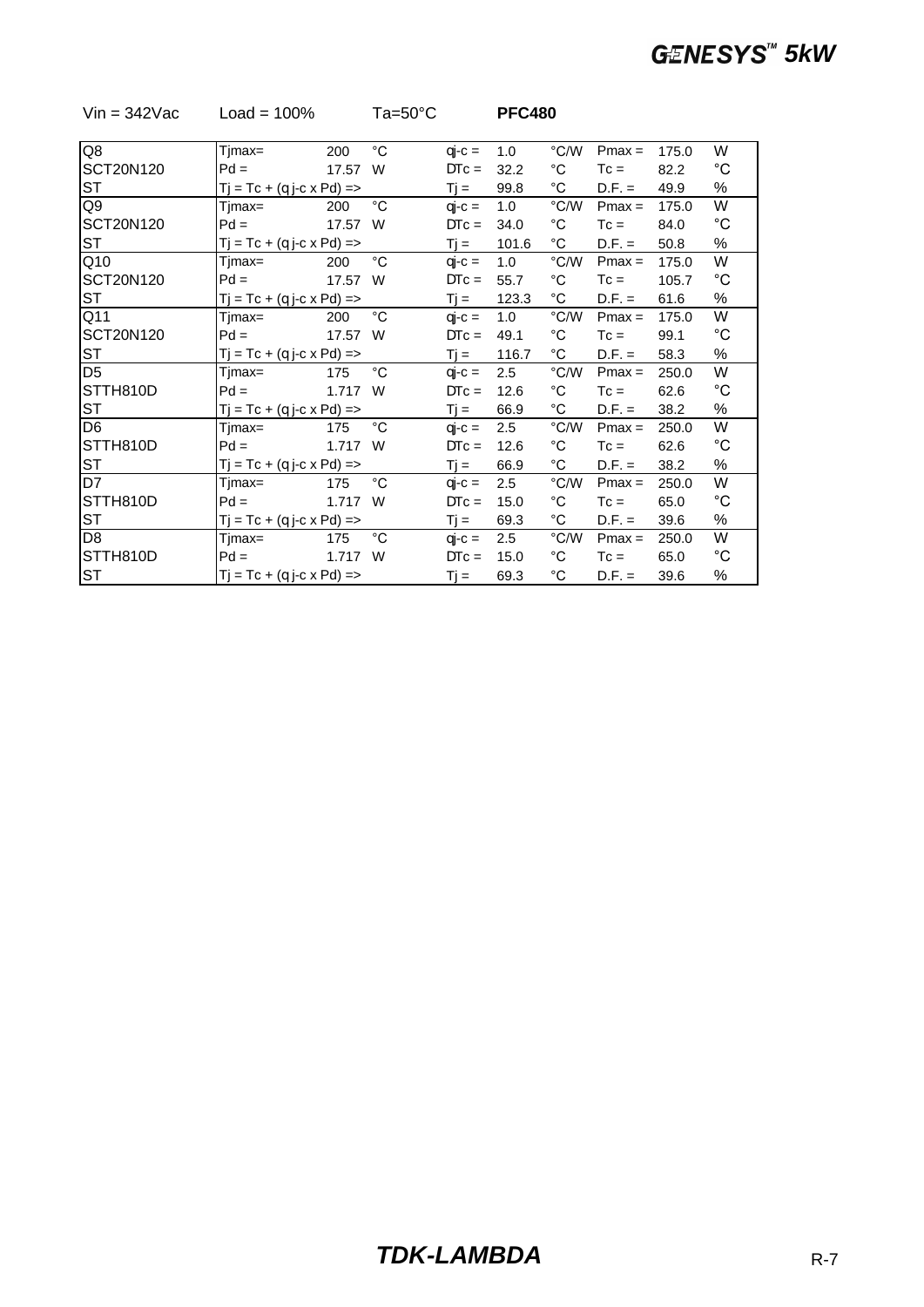| Tjmax= | 150   | $^{\circ}C$                                                                                                                                                                                                                                                                                                                                               | $qi-c =$ | 0.57        | °C/W         | $Pmax =$ | 220.0 | W           |
|--------|-------|-----------------------------------------------------------------------------------------------------------------------------------------------------------------------------------------------------------------------------------------------------------------------------------------------------------------------------------------------------------|----------|-------------|--------------|----------|-------|-------------|
| $Pd =$ | 13.15 | W                                                                                                                                                                                                                                                                                                                                                         | $DTc =$  | 52.0        | $^{\circ}C$  | $T_c =$  | 102.0 | $^{\circ}C$ |
|        |       |                                                                                                                                                                                                                                                                                                                                                           | $Tj =$   | 109.5       | $^{\circ}C$  | $D.F. =$ | 73.0  | $\%$        |
| Timax= | 150   | $^{\circ}C$                                                                                                                                                                                                                                                                                                                                               | $qi-c =$ | 0.57        | °C/W         | $Pmax =$ | 220.0 | W           |
| $Pd =$ | 13.15 | W                                                                                                                                                                                                                                                                                                                                                         | $DTC =$  | 60.0        | $^{\circ}C$  | $T_c =$  | 110.0 | $^{\circ}C$ |
|        |       | $Tj =$                                                                                                                                                                                                                                                                                                                                                    | 117.5    | $^{\circ}C$ | $D.F. =$     | 78.3     | $\%$  |             |
| Tjmax= | 150   | $^{\circ}C$                                                                                                                                                                                                                                                                                                                                               | $qi-c =$ | 0.96        | °C/W         | $Pmax =$ | 130.0 | W           |
| $Pd =$ | 5.41  | W                                                                                                                                                                                                                                                                                                                                                         | $DTC =$  | 51.5        | $^{\circ}C$  | $T_c =$  | 101.5 | $^{\circ}C$ |
|        |       |                                                                                                                                                                                                                                                                                                                                                           | $Tj =$   | 106.7       | $^{\circ}C$  | $D.F. =$ | 71.1  | $\%$        |
| Tjmax= | 150   | $^{\circ}C$                                                                                                                                                                                                                                                                                                                                               | $qi-c =$ | 0.96        | °C/W         | $Pmax =$ | 130.0 | W           |
| $Pd =$ | 5.39  | W                                                                                                                                                                                                                                                                                                                                                         | $DTC =$  | 49.0        | $^{\circ}$ C | $T_c =$  | 99.0  | $^{\circ}C$ |
|        |       |                                                                                                                                                                                                                                                                                                                                                           | $Tj =$   | 104.2       | $^{\circ}C$  | $D.F. =$ | 69.4  | $\%$        |
| Timax= | 150   | $^{\circ}C$                                                                                                                                                                                                                                                                                                                                               | $qi-c =$ | 0.96        | °C/W         | $Pmax =$ | 130.0 | W           |
| $Pd =$ | 5.58  | W                                                                                                                                                                                                                                                                                                                                                         | $DTc =$  | 49.0        | $^{\circ}C$  | $T_c =$  | 99.0  | °C          |
|        |       |                                                                                                                                                                                                                                                                                                                                                           | $Tj =$   | 104.4       | $^{\circ}C$  | $D.F. =$ | 69.6  | $\%$        |
| Timax= | 150   | $^{\circ}C$                                                                                                                                                                                                                                                                                                                                               | $qi-c =$ | 0.96        | °C/W         | $Pmax =$ | 130.0 | W           |
| $Pd =$ | 6.64  | W                                                                                                                                                                                                                                                                                                                                                         | $DTc =$  | 46.5        | $^{\circ}C$  | $T_c =$  | 96.5  | °C          |
|        |       |                                                                                                                                                                                                                                                                                                                                                           | $Tj =$   | 102.9       | $^{\circ}C$  | $D.F. =$ | 68.6  | $\%$        |
| Tjmax= | 175   | $^{\circ}C$                                                                                                                                                                                                                                                                                                                                               | $qi-c =$ | 0.9         | °C/W         | $Pmax =$ | 167.0 | W           |
| $Pd =$ | 0.65  | W                                                                                                                                                                                                                                                                                                                                                         | $DTc =$  | 51.0        | $^{\circ}C$  | $T_c =$  | 101.0 | °C          |
|        |       |                                                                                                                                                                                                                                                                                                                                                           | $Tj =$   | 101.6       | $^{\circ}C$  | $D.F. =$ | 58.0  | $\%$        |
| Tjmax= | 175   | $^{\circ}C$                                                                                                                                                                                                                                                                                                                                               | $qi-c =$ | 0.9         | °C/W         | $Pmax =$ | 167.0 | W           |
| $Pd =$ | 0.65  | W                                                                                                                                                                                                                                                                                                                                                         | $DTc =$  | 51.0        | $^{\circ}C$  | $T_c =$  | 101.0 | °C          |
|        |       |                                                                                                                                                                                                                                                                                                                                                           | $Tj =$   | 101.6       | $^{\circ}C$  | $D.F. =$ | 58.0  | $\%$        |
| Tjmax= | 175   | $^{\circ}C$                                                                                                                                                                                                                                                                                                                                               | $qi-c =$ | 1.7         | °C/W         | $Pmax =$ | $---$ | W           |
| $Pd =$ | 2.6   | W                                                                                                                                                                                                                                                                                                                                                         | $DTc =$  | 40.1        | $^{\circ}$ C | $T_c =$  | 90.1  | $^{\circ}C$ |
|        |       |                                                                                                                                                                                                                                                                                                                                                           | $Tj =$   | 94.5        | °C           | $D.F. =$ | 54.0  | $\%$        |
|        |       | $Tj = Tc + (q j - c \times Pd) = >$<br>$Tj = Tc + (q j - c \times Pd) = >$<br>$Tj = Tc + (q j - c \times Pd) = >$<br>$Tj = Tc + (q j - c \times Pd) = >$<br>$Tj = Tc + (q j - c \times Pd) = >$<br>$Tj = Tc + (q j - c \times Pd) = >$<br>$Tj = Tc + (q j-c \times Pd) = >$<br>$Tj = Tc + (q j - c \times Pd) = >$<br>$Tj = Tc + (q j - c \times Pd) = >$ |          |             |              |          |       |             |

Vin = 170Vac Load = 100% Ta=40°C **DC/DC 10V**

Vin = 170Vac Load = 90% Ta=50°C **DC/DC 10V**

| Q <sub>1</sub>    | $Timax =$                           | 150    | $^{\circ}C$ | $qi-c =$     | 0.57         | °C/W              | $Pmax =$ | 220.0          | W                 |
|-------------------|-------------------------------------|--------|-------------|--------------|--------------|-------------------|----------|----------------|-------------------|
| FMW30N60S1HF      | $Pd =$                              | 13.15  | W           | $DTC =$      | 52.0         | $^{\circ}C$       | $T_c =$  | 102.0          | $^{\circ}C$       |
| Fuji              | $Tj = Tc + (q j-c \times Pd) = >$   |        |             | $Tj =$       | 109.5        | $^{\circ}$ C      | $D.F. =$ | 73.0           | %                 |
| Q <sub>2</sub>    | Tjmax=                              | 150    | $^{\circ}C$ | $qi-c =$     | 0.57         | °C/W              | $Pmax =$ | 220.0          | W                 |
| FMW30N60S1HF      | $Pd =$                              | 13.15  | W           | $DTC =$      | 60.0         | $^{\circ}$ C      | $T_c =$  | 110.0          | $^{\circ}{\rm C}$ |
| Fuji              | $Tj = Tc + (q j - c \times Pd) = >$ |        |             | $Tj =$       | 117.5        | $^{\circ}$ C      | $D.F. =$ | 78.3           | %                 |
| Q5                | Timax=                              | 150    | $^{\circ}C$ | $qj-c =$     | 0.96         | °C/W              | $Pmax =$ | 130.0          | W                 |
| <b>FMV40N60S1</b> | $Pd =$                              | 5.41   | W           | $DTC =$      | 51.5         | $^{\circ}$ C      | $T_c =$  | 101.5          | $^{\circ}C$       |
| Fuji              | $Tj = Tc + (q j-c \times Pd) = >$   | $Tj =$ | 106.7       | $^{\circ}$ C | $D.F. =$     | 71.1              | %        |                |                   |
| Q6                | Tjmax=                              | 150    | $^{\circ}C$ | $qi-c =$     | 0.96         | °C/W              | $Pmax =$ | 130.0          | W                 |
| <b>FMV40N60S1</b> | $Pd =$                              | 5.39   | W           | $DTC =$      | 49.0         | $^{\circ}$ C      | $T_c =$  | 99.0           | $^{\circ}C$       |
| Fuji              | $Tj = Tc + (q j - c \times Pd) = >$ | $Tj =$ | 104.2       | $^{\circ}$ C | $D.F. =$     | 69.4              | %        |                |                   |
| Q9                | Tjmax=                              | 150    | $^{\circ}C$ | $qi-c =$     | 0.96         | $^{\circ}$ C/W    | $Pmax =$ | 130.0          | W                 |
| <b>FMV40N60S1</b> | $Pd =$                              | 5.58   | W           | $DTC =$      | 49.0         | $^{\circ}$ C      | $T_c =$  | 99.0           | $^{\circ}{\rm C}$ |
| Fuji              | $Tj = Tc + (q j-c \times Pd) = >$   |        | $Tj =$      | 104.4        | $^{\circ}$ C | $D.F. =$          | 69.6     | %              |                   |
| Q10               | Timax=                              | 150    | $^{\circ}C$ | $qi-c =$     | 0.96         | °C/W              | $Pmax =$ | 130.0          | W                 |
| <b>FMV40N60S1</b> | $Pd =$                              | 6.64   | W           | $DTC =$      | 46.5         | $^{\circ}$ C      | $T_c =$  | 96.5           | $^{\circ}{\rm C}$ |
| Fuji              | $Tj = Tc + (q j - c \times Pd) = >$ |        |             | $Tj =$       | 102.9        | $^{\circ}$ C      | $D.F. =$ | 68.6           | %                 |
| Q17,Q19,Q21       | Timax=                              | 175    | $^{\circ}C$ | $qi-c =$     | 0.9          | °C/W              | $Pmax =$ | 167.0          | W                 |
| IPP023N04N G      | $Pd =$                              | 0.65   | W           | $DTC =$      | 51.0         | $^{\circ}$ C      | $Tc =$   | 101.0          | $^{\circ}{\rm C}$ |
| Infineon          | $Tj = Tc + (q j-c x Pd) = >$        |        |             | $Tj =$       | 101.6        | $^{\circ}$ C      | $D.F. =$ | 58.0           | $\%$              |
| Q23~Q27           | Timax=                              | 175    | $^{\circ}C$ | $qi-c =$     | 0.9          | $^{\circ}$ C/W    | $Pmax =$ | 167.0          | W                 |
| IPP023N04N G      | $Pd =$                              | 0.65   | W           | $DTC =$      | 51.0         | $^{\circ}C$       | $T_c =$  | 101.0          | $^{\circ}{\rm C}$ |
| Infineon          | $Tj = Tc + (q j-c \times Pd)$ =>    |        |             | $Tj =$       | 101.6        | $^{\circ}{\rm C}$ | $D.F. =$ | 58.0           | %                 |
| D <sub>4</sub>    | Tjmax=                              | 175    | $^{\circ}C$ | $qi-c =$     | 1.7          | $^{\circ}$ C/W    | $Pmax =$ | $\overline{a}$ | W                 |
| <b>IDH10G65C5</b> | $Pd =$                              | 2.6    | W           | $DTC =$      | 40.1         | $^{\circ}$ C      | $T_c =$  | 90.1           | $^{\circ}C$       |
| Infineon          | $Tj = Tc + (q j - c \times Pd) = >$ |        |             | $Ti =$       | 94.5         | $^{\circ}C$       | $D.F. =$ | 54.0           | %                 |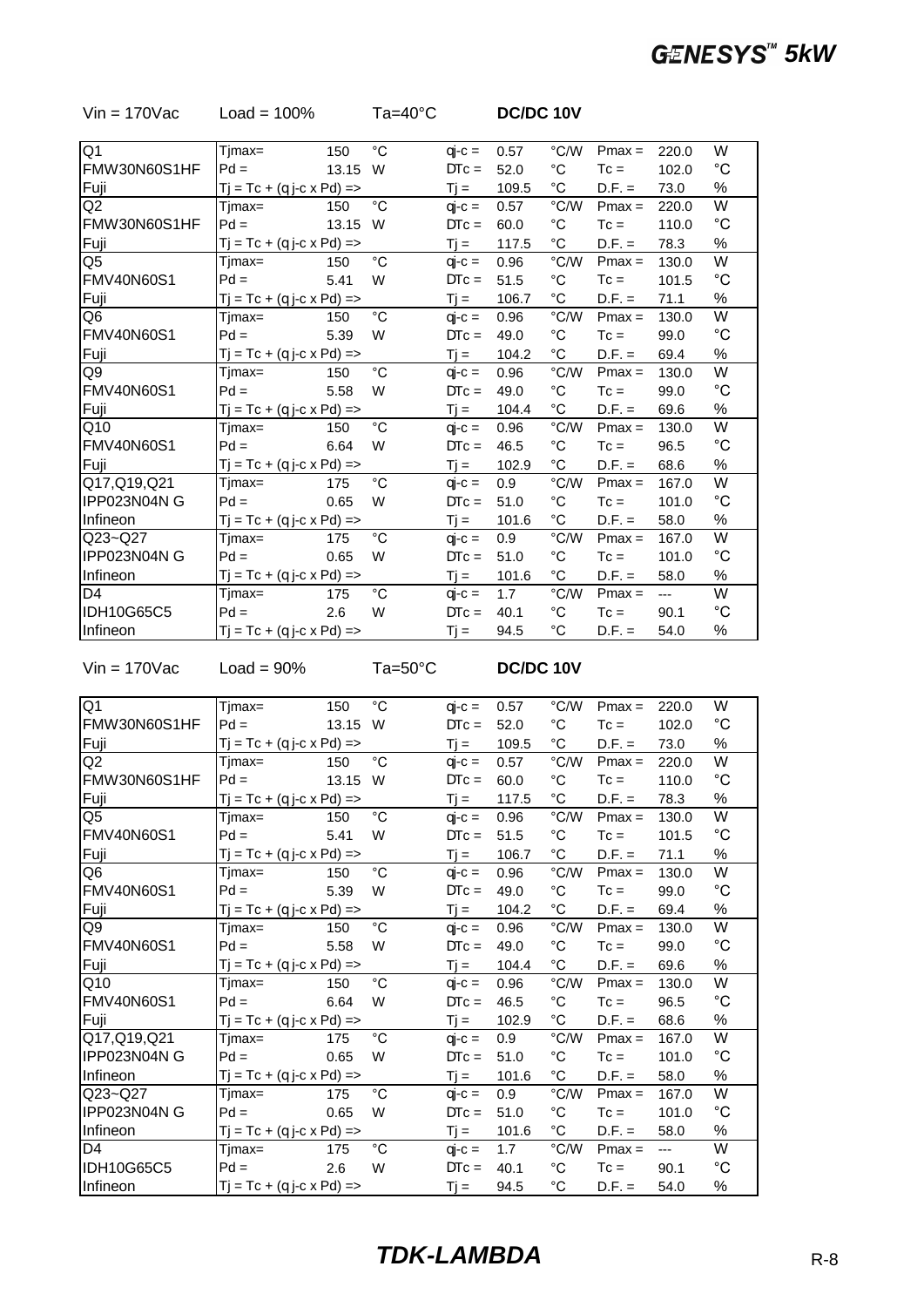| Q <sub>1</sub>    | Tjmax=                              | 150                              | $^{\circ}C$       | $qi-c =$ | 0.57  | °C/W              | $Pmax =$ | 220.0 | W            |
|-------------------|-------------------------------------|----------------------------------|-------------------|----------|-------|-------------------|----------|-------|--------------|
| FMW30N60S1HF      | $Pd =$                              | 13.37                            | W                 | $DTC =$  | 52.0  | $^{\circ}C$       | $T_c =$  | 102.0 | $^{\circ}C$  |
| Fuji              | $Tj = Tc + (q j-c \times Pd) = >$   |                                  |                   | $Tj =$   | 109.6 | $^{\circ}C$       | $D.F. =$ | 73.1  | %            |
| Q2                | Tjmax=                              | 150                              | $^{\circ}$ C      | $qi-c =$ | 0.57  | °C/W              | $Pmax =$ | 220.0 | W            |
| FMW30N60S1HF      | $Pd =$                              | 11.18                            | W                 | $DTC =$  | 60.0  | $^{\circ}C$       | $T_c =$  | 110.0 | $^{\circ}$ C |
| Fuji              |                                     | $Tj = Tc + (q j-c \times Pd)$ => |                   |          |       | $^{\circ}{\rm C}$ | $D.F. =$ | 77.6  | %            |
| Q5                | Tjmax=                              | 150                              | $^{\circ}C$       | $qj-c =$ | 0.96  | °C/W              | $Pmax =$ | 130.0 | W            |
| <b>FMV40N60S1</b> | $Pd =$                              | 4.78                             | W                 | $DTC =$  | 37.0  | $^{\circ}{\rm C}$ | $T_c =$  | 87.0  | $^{\circ}$ C |
| Fuji              | $Tj = Tc + (q j - c \times Pd) = >$ |                                  |                   | $Tj =$   | 91.6  | $^{\circ}C$       | $D.F. =$ | 61.1  | %            |
| Q6                | Tjmax=                              | 150                              | $^{\circ}{\rm C}$ | $qi-c =$ | 0.96  | °C/W              | $Pmax =$ | 130.0 | W            |
| <b>FMV40N60S1</b> | $Pd =$                              | 4.73                             | W                 | $DTc =$  | 38.0  | $^{\circ}{\rm C}$ | $T_c =$  | 88.0  | $^{\circ}C$  |
| Fuji              | $Tj = Tc + (q j - c \times Pd) = >$ |                                  |                   | $Tj =$   | 92.5  | $^{\circ}$ C      | $D.F. =$ | 61.7  | %            |
| Q9                | Tjmax=                              | 150                              | °C                | $qi-c =$ | 0.96  | °C/W              | $Pmax =$ | 130.0 | W            |
| <b>FMV40N60S1</b> | $Pd =$                              | 5.24                             | W                 | $DTC =$  | 36.0  | $^{\circ}{\rm C}$ | $T_c =$  | 86.0  | $^{\circ}C$  |
| Fuji              | $Tj = Tc + (q j - c \times Pd) = >$ |                                  |                   | $Tj =$   | 91.0  | $^{\circ}$ C      | $D.F. =$ | 60.7  | %            |
| Q10               | Tjmax=                              | 150                              | $^{\circ}$ C      | $qj-c =$ | 0.96  | °C/W              | $Pmax =$ | 130.0 | W            |
| <b>FMV40N60S1</b> | $Pd =$                              | 5                                | W                 | $DTC =$  | 38.0  | $^{\circ}C$       | $T_c =$  | 88.0  | $^{\circ}C$  |
| Fuji              | $Tj = Tc + (q j - c \times Pd) = >$ |                                  |                   | $Tj =$   | 92.8  | $^{\circ}$ C      | $D.F. =$ | 61.9  | %            |
| D31~D35           | Tjmax=                              | 175                              | °C                | $qj-c =$ | 2.0   | °C/W              | $Pmax =$ | $---$ | W            |
| <b>IDH02SG120</b> | $Pd =$                              | 3.414                            | W                 | $DTC =$  | 40.5  | $^{\circ}C$       | $T_c =$  | 90.5  | °C           |
| Infineon          | $Tj = Tc + (q j - c \times Pd) = >$ |                                  |                   | $Tj =$   | 97.3  | $^{\circ}C$       | $D.F. =$ | 55.6  | %            |
| D <sub>4</sub>    | Tjmax=                              | 175                              | $^{\circ}C$       | $qi-c =$ | 1.7   | °C/W              | $Pmax =$ | $---$ | W            |
| <b>IDH10G65C5</b> | $Pd =$                              | 2.2                              | W                 | $DTC =$  | 40.0  | $^{\circ}C$       | $T_c =$  | 90.0  | $^{\circ}C$  |
| Infineon          | $Tj = Tc + (q j - c \times Pd) = >$ |                                  |                   | $Ti =$   | 93.7  | °C                | $D.F. =$ | 53.6  | %            |

#### Vin = 170Vac Load = 100% Ta=50°C **DC/DC 600V**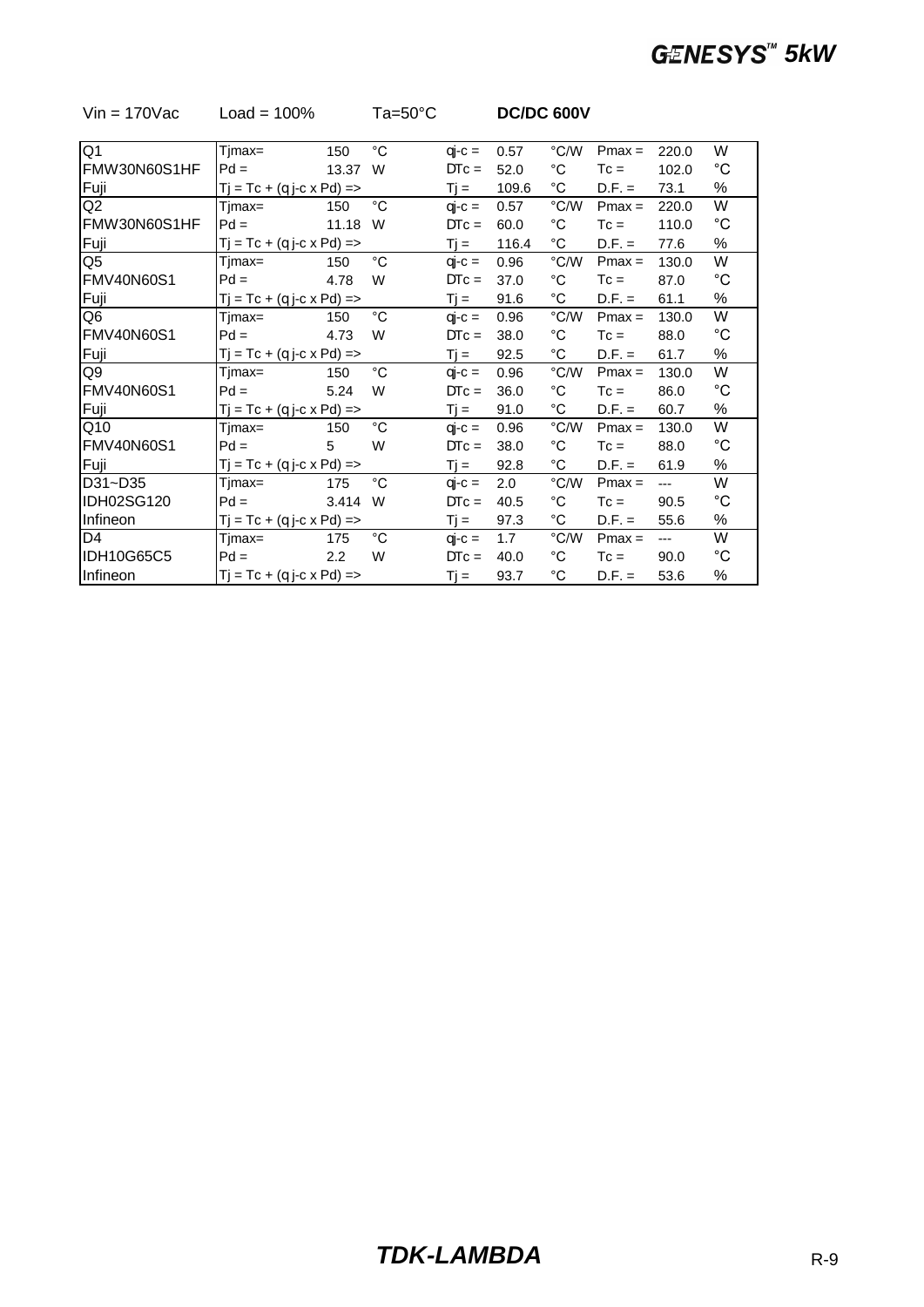### **G10-500 3Φ200**

| Location No.                 |                     | Parts Name    | ∆T Temperature Rise (°C) |
|------------------------------|---------------------|---------------|--------------------------|
|                              |                     |               | <b>Standard Mounting</b> |
|                              | T <sub>3</sub> IN   | Transformer   | 84.7                     |
|                              | T <sub>3</sub> Core | Transformer   | 55.7                     |
|                              | $\overline{Q19}$    | Mosfet        | 56.8                     |
|                              | Q9                  | Mosfet        | 40.7                     |
|                              | $\overline{Q}$      | Mosfet        | 56.0                     |
| DC-DC                        | $\overline{D4}$     | <b>Diode</b>  | 36.0                     |
|                              | $\overline{Q32}$    | Mosfet        | 33.4                     |
|                              | $L3$ IN             | Choke         | 58.8                     |
|                              | L3 Core             | Choke         | 39.3                     |
|                              | C5                  | E-Cap         | 40.7                     |
|                              | $\overline{C17}$    | E-Cap         | 26.9                     |
|                              | R99                 | Shunt         | 64.0                     |
|                              | L1 Core             | Choke         | 18.3                     |
|                              | $L1$ IN             | Choke         | 47.5                     |
| <b>PFC200</b>                | $\overline{D7}$     | Diode         | 29.4                     |
|                              | Q8                  | Mosfet        | 44.5                     |
|                              | $\overline{C21}$    | E-Cap         | 16.5                     |
|                              | C <sub>8</sub>      | $E-Cap$       | 33.6                     |
| OUTPUT FILTER <sub>IC1</sub> |                     | E-Cap         | 34.0                     |
|                              | L1 Core             | Choke         | 33.6                     |
|                              | $\overline{D13}$    | <b>Bridge</b> | 27.6                     |
|                              | RL <sub>1</sub>     | Relay         | 30.6                     |
|                              | A8                  | Top-Switch    | 40.0                     |
|                              | A7                  | Top-Switch    | 25.7                     |
| INPUT200                     | T1                  | Transformer   | 15.3                     |
|                              | $\overline{12}$     | Transformer   | 32.8                     |
|                              | C46                 | E-Cap         | 9.8                      |
|                              | $\overline{C19}$    | E-Cap         | 23.6                     |
|                              | C38                 | E-Cap         | 15.4                     |
|                              | C43                 | E-Cap         | 20.6                     |
|                              |                     |               |                          |
| Conditions:                  |                     |               |                          |
| <b>Standard Mounting</b>     |                     |               |                          |

| <b>Standard Mounting</b> | E<br><b>TDK-Lambda</b><br>FINE PREV<br>PROG SYST/B CONF PROT COMM<br>0-500 0-10V/0-5004<br>DC Power Supply |  |
|--------------------------|------------------------------------------------------------------------------------------------------------|--|
| Ta                       | $40^{\circ}$ C                                                                                             |  |
| Input Voltage            | 170~265V                                                                                                   |  |
| Output Voltage           | 10V                                                                                                        |  |
| <b>Output Current</b>    | 500A                                                                                                       |  |

### **TDK-LAMBDA** R-10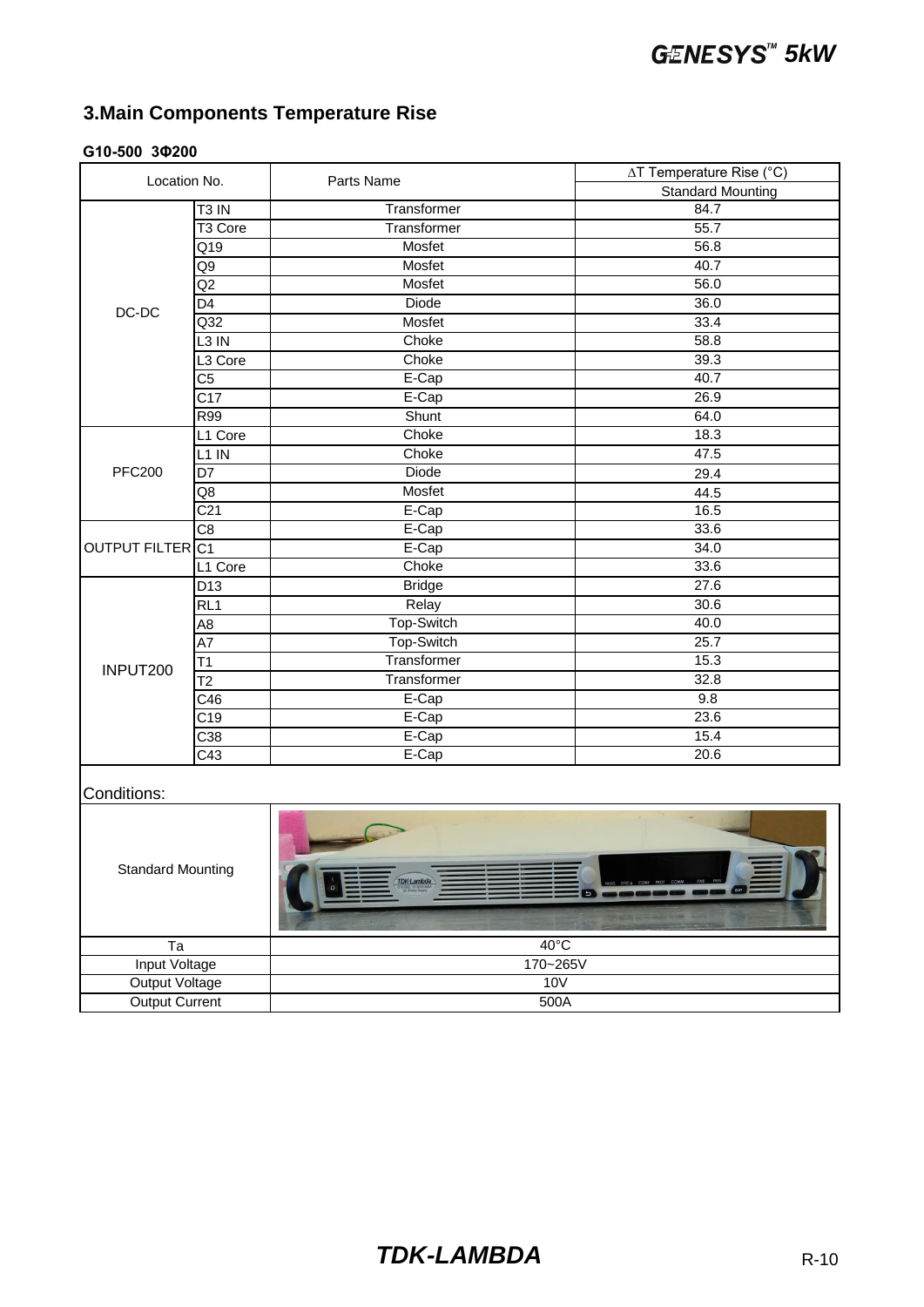### **G10-500 3Φ200**

| Location No.                 |                     | Parts Name      | ∆T Temperature Rise (°C) |
|------------------------------|---------------------|-----------------|--------------------------|
|                              |                     |                 | <b>Standard Mounting</b> |
|                              | T <sub>3</sub> IN   | Transformer     | 72.0                     |
|                              | T <sub>3</sub> Core | Transformer     | 46.4                     |
|                              | Q19                 | Mosfet          | 50.2                     |
|                              | Q9                  | Mosfet          | 35.0                     |
|                              | $\overline{Q}2$     | Mosfet          | 48.2                     |
| DC-DC                        | $\overline{D4}$     | <b>Diode</b>    | 39.0                     |
|                              | $\overline{Q32}$    | Mosfet          | 32.3                     |
|                              | $L3$ IN             | Choke           | 49.1                     |
|                              | L3 Core             | Choke           | 34.2                     |
|                              | C <sub>5</sub>      | $E-Cap$         | 36.3                     |
|                              | $\overline{C17}$    | E-Cap           | 22.0                     |
|                              | R99                 | Shunt           | 55.4                     |
|                              | L1 Core             | Choke           | 18.3                     |
|                              | $L1$ IN             | Choke           | 47.5                     |
| <b>PFC200</b>                | D7                  | <b>Diode</b>    | 29.4                     |
|                              | $\overline{Q8}$     | Mosfet          | 44.5                     |
|                              | C <sub>21</sub>     | E-Cap           | 16.5                     |
|                              | C <sub>8</sub>      | E-Cap           | 28.0                     |
| OUTPUT FILTER <sub>IC1</sub> |                     | E-Cap           | 29.1                     |
|                              | L1 Core             | Choke           | 28.3                     |
|                              | D <sub>13</sub>     | <b>Bridge</b>   | 27.6                     |
|                              | RL <sub>1</sub>     | Relay           | 30.6                     |
|                              | A8                  | Top-Switch      | 40.0                     |
|                              | $\overline{A7}$     | Top-Switch      | 25.7                     |
| INPUT200                     | T1                  | Transformer     | 15.3                     |
|                              | $\overline{12}$     | Transformer     | 32.8                     |
|                              | C46                 | $E-Cap$         | 9.8                      |
|                              | $\overline{C19}$    | E-Cap           | 23.6                     |
|                              | C38                 | E-Cap           | 15.4                     |
|                              | $\overline{C43}$    | E-Cap           | 20.6                     |
|                              |                     |                 |                          |
| Conditions:                  |                     |                 |                          |
|                              |                     |                 |                          |
|                              |                     |                 |                          |
|                              |                     |                 |                          |
| <b>Standard Mounting</b>     |                     |                 |                          |
|                              |                     | <b>DK-Lambd</b> | ъ.                       |
|                              |                     |                 |                          |
|                              |                     |                 |                          |
| ÷.                           |                     | $E^{\text{O}}$  |                          |

| <b>Standard Mounting</b> | <b>COLLEGE AND</b><br>潭<br><b>TDK-Lambda</b><br>PROG SYST/& CONF PROT COMM FINE PREV<br>0-500 0-18V/0-500A<br>DC Power Suppl |
|--------------------------|------------------------------------------------------------------------------------------------------------------------------|
| Та                       | $50^{\circ}$ C                                                                                                               |
| Input Voltage            | 170~265V                                                                                                                     |
| <b>Output Voltage</b>    | 10V                                                                                                                          |
| Output Current           | 450A                                                                                                                         |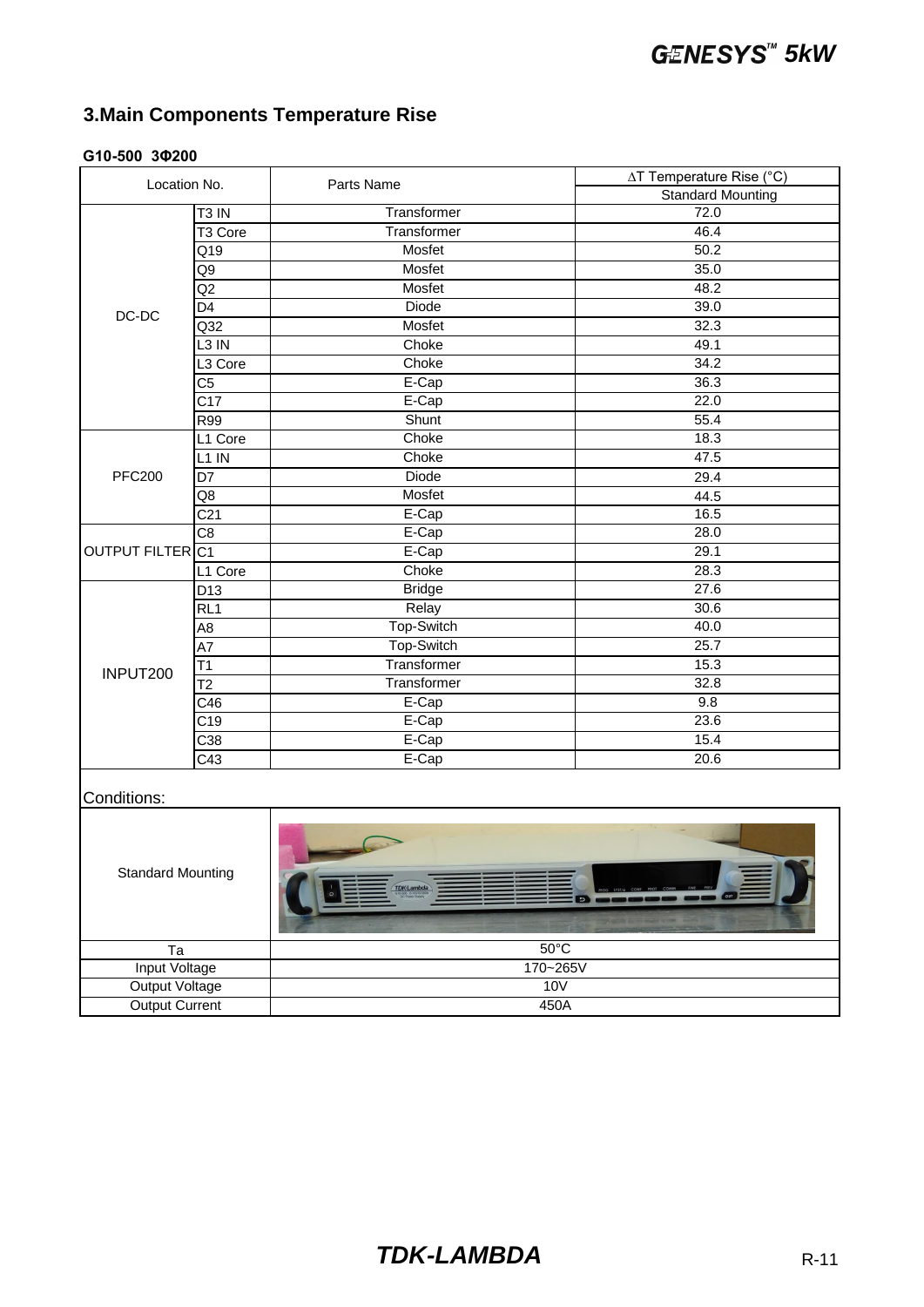### **G10-500 3Φ400**

| Location No.                                        |                     | Parts Name    | ∆T Temperature Rise (°C) |  |
|-----------------------------------------------------|---------------------|---------------|--------------------------|--|
|                                                     |                     |               | <b>Standard Mounting</b> |  |
|                                                     | T <sub>3</sub> IN   | Transformer   | 83.3                     |  |
|                                                     | T <sub>3</sub> Core | Transformer   | 54.3                     |  |
|                                                     | Q19                 | Mosfet        | 54.0                     |  |
|                                                     | Q9                  | Mosfet        | 34.2                     |  |
|                                                     | $\overline{Q}2$     | Mosfet        | 49.4                     |  |
| DC-DC                                               | D4                  | <b>Diode</b>  | 38.9                     |  |
|                                                     | Q <sub>32</sub>     | Mosfet        | 33.4                     |  |
|                                                     | $L3$ IN             | Choke         | 56.8                     |  |
|                                                     | L3 Core             | Choke         | 37.4                     |  |
|                                                     | C <sub>5</sub>      | E-Cap         | 39.5                     |  |
|                                                     | C17                 | E-Cap         | 22.4                     |  |
|                                                     | R99                 | Shunt         | 63.1                     |  |
|                                                     | L <sub>2</sub> Core | Choke         | 15.7                     |  |
|                                                     | $L2$ IN             | Choke         | 49.8                     |  |
| <b>PFC400</b>                                       | D <sub>8</sub>      | <b>Diode</b>  | 11.1                     |  |
|                                                     | Q11                 | Mosfet        | 44.6                     |  |
|                                                     | C <sub>21</sub>     | E-Cap         | 17.8                     |  |
|                                                     | C <sub>8</sub>      | E-Cap         | 35.5                     |  |
| OUTPUT FILTER C1                                    |                     | E-Cap         | 33.5                     |  |
|                                                     | L1 Core             | Choke         | 27.7                     |  |
|                                                     | D <sub>9</sub>      | <b>Bridge</b> | 46.0                     |  |
|                                                     | L2                  | Choke         | 38.0                     |  |
|                                                     | $\overline{A3}$     | Top-Switch    | 20.2                     |  |
|                                                     | A <sub>5</sub>      | Top-Switch    | 30.3                     |  |
| INPUT400                                            | T1                  | Transformer   | 12.8                     |  |
|                                                     | $\overline{12}$     | Transformer   | 30.6                     |  |
|                                                     | C35                 | E-Cap         | 7.1                      |  |
|                                                     | C5                  | E-Cap         | 18.8                     |  |
|                                                     | $\overline{C32}$    | E-Cap         | 13.5                     |  |
|                                                     | $\overline{C10}$    | E-Cap         | 18.6                     |  |
| Conditions:                                         |                     |               |                          |  |
| <b>Standard Mounting</b><br><b>TDK-Lambda</b><br>E. |                     |               |                          |  |

| <b>Standard Mounting</b> | 、富<br><b>TDK-Lambda</b><br>FINE PREV<br>PROG SYST/6 CONF PROT COMM<br>500 0-18V/0-1 |  |  |
|--------------------------|-------------------------------------------------------------------------------------|--|--|
| Та                       | $40^{\circ}$ C                                                                      |  |  |
| Input Voltage            | 342~460V                                                                            |  |  |
| <b>Output Voltage</b>    | 10 <sub>V</sub>                                                                     |  |  |
| <b>Output Current</b>    | 500A                                                                                |  |  |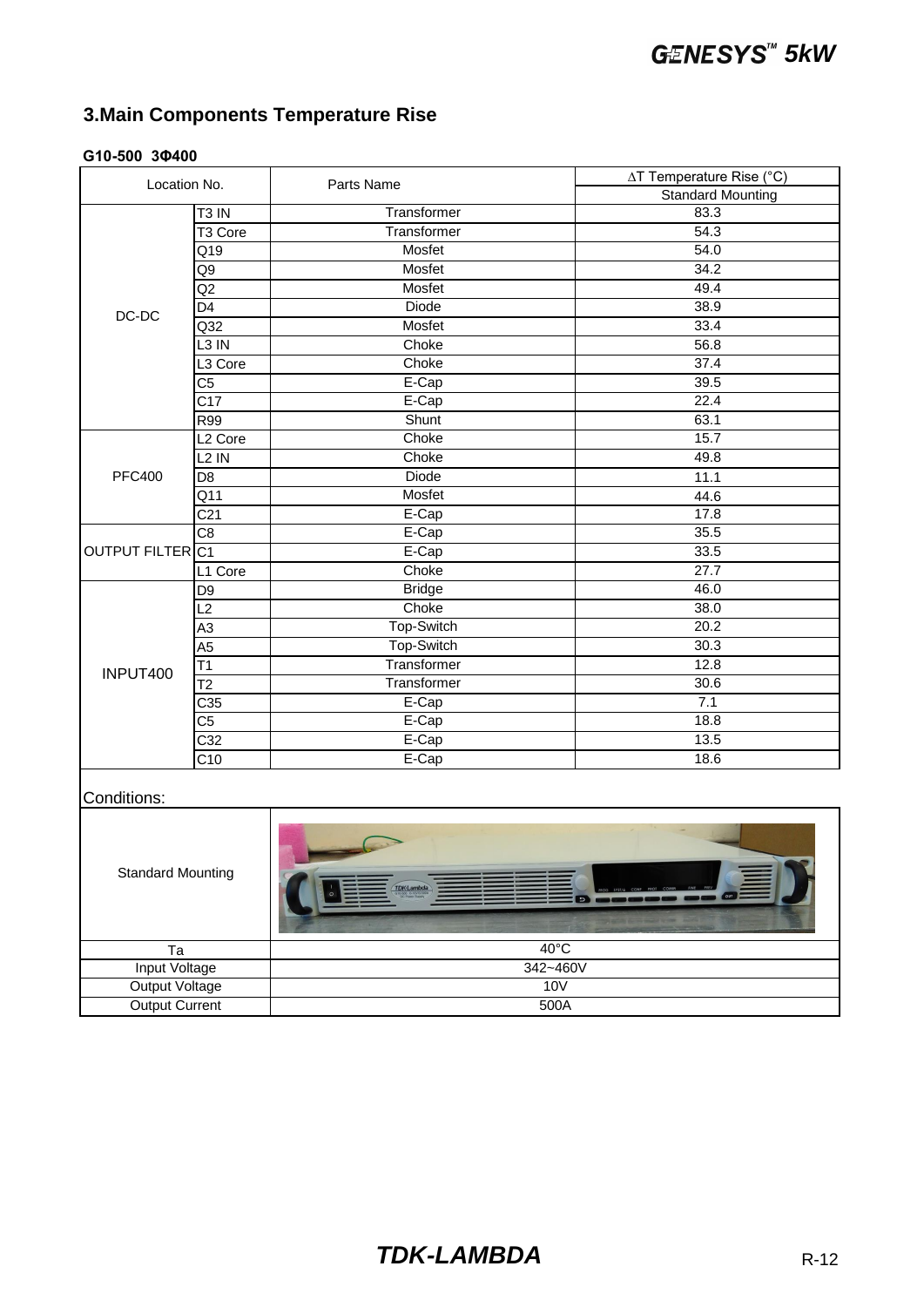### **G10-500 3Φ400**

| Location No.             |                        | Parts Name        | ∆T Temperature Rise (°C) |  |
|--------------------------|------------------------|-------------------|--------------------------|--|
|                          |                        |                   | <b>Standard Mounting</b> |  |
|                          | T <sub>3</sub> IN      | Transformer       | 69.8                     |  |
|                          | T <sub>3</sub> Core    | Transformer       | 46.4                     |  |
|                          | Q19                    | Mosfet            | 45.9                     |  |
|                          | Q9                     | Mosfet            | 29.9                     |  |
|                          | $\overline{Q}2$        | Mosfet            | 44.7                     |  |
| DC-DC                    | D4                     | <b>Diode</b>      | 35.4                     |  |
|                          | $\overline{Q32}$       | Mosfet            | 28.7                     |  |
|                          | $L3$ IN                | Choke             | 47.2                     |  |
|                          | L3 Core                | Choke             | 31.4                     |  |
|                          | C <sub>5</sub>         | E-Cap             | 33.0                     |  |
|                          | $\overline{C17}$       | E-Cap             | 19.7                     |  |
|                          | R99                    | Shunt             | 53.1                     |  |
|                          | L <sub>2</sub> Core    | Choke             | 15.7                     |  |
|                          | $L2$ IN                | Choke             | 49.8                     |  |
| <b>PFC400</b>            | D <sub>8</sub>         | <b>Diode</b>      | 11.1                     |  |
|                          | $Q\overline{11}$       | Mosfet            | 44.6                     |  |
|                          | C <sub>21</sub>        | E-Cap             | 17.8                     |  |
|                          | C <sub>8</sub>         | $E-Cap$           | 28.3                     |  |
| OUTPUT FILTER C1         |                        | E-Cap             | 27.8                     |  |
|                          | L1 Core                | Choke             | 23.5                     |  |
|                          | D <sub>9</sub>         | <b>Bridge</b>     | 46.0                     |  |
|                          | L2                     | Choke             | 38.0                     |  |
|                          | $\overline{A3}$        | Top-Switch        | 20.2                     |  |
|                          | A <sub>5</sub>         | Top-Switch        | 30.3                     |  |
| INPUT400                 | $\overline{11}$        | Transformer       | 12.8                     |  |
|                          | $\overline{12}$        | Transformer       | 30.6                     |  |
|                          | $\overline{C35}$       | E-Cap             | 7.1                      |  |
|                          | $\overline{\text{C5}}$ | E-Cap             | 18.8                     |  |
|                          | C <sub>32</sub>        | E-Cap             | 13.5                     |  |
|                          | $\overline{C10}$       | E-Cap             | 18.6                     |  |
| Conditions:              |                        |                   |                          |  |
| <b>Standard Mounting</b> |                        | <b>TDK-Lambda</b> | G)                       |  |
|                          |                        |                   |                          |  |

| <b>Standard Mounting</b> | 三<br><b>TDK-Lambda</b><br>FINE PREV<br>PROG SYST/6 CONF PROT COMM<br>500 0-18V0-50 |  |
|--------------------------|------------------------------------------------------------------------------------|--|
| Та                       | $50^{\circ}$ C                                                                     |  |
| Input Voltage            | 342~460V                                                                           |  |
| <b>Output Voltage</b>    | 10V                                                                                |  |
| Output Current           | 450A                                                                               |  |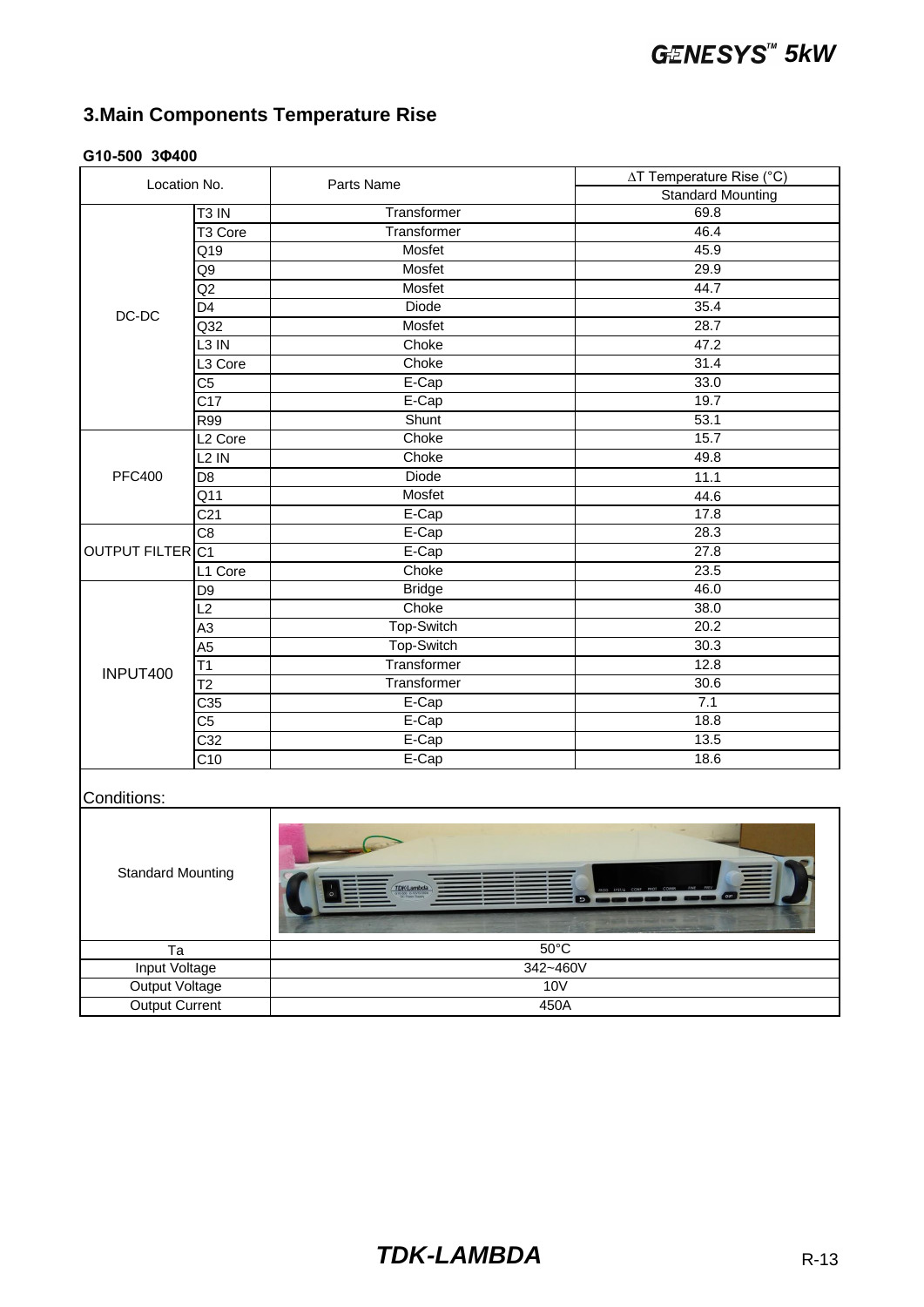#### Q2 D<sub>34</sub> Q10 T3 IN T3 Core Q16 L1 L2 L2 Core R99 C5 C8 L1 Core L1 IN D<sub>7</sub> Q8 C21 L1 OUTPUT FILTER C14  $C<sub>4</sub>$ D<sub>13</sub> RL1 A8 A7 T1 T2 C46 C19 C38 C43 E-Cap 23.6 E-Cap 15.4 25.7 Transformer 15.3 E-Cap 32.8 E-Cap 9.8 INPUT200 Bridge 28.3 Relay 27.6 Top-Switch 30.6 Top-Switch 40.0 **Transformer** 34.3 Choke 65.1 Choke 38.7 44.5 Choke 27.5 E-Cap 25.6 E-Cap 19.5 PFC200 Choke 55.4 Choke 18.3 Diode 47.5 Mosfet 29.4 E-Cap 39.8 Transformer 79.9 Transformer and the 43.9 Mosfet 29.8 Location No. Parts Name ∆T Temperature Rise (°C) Standard Mounting DC-DC Mosfet 59.1 Diode 40.4 Mosfet Shunt 32.0 E-Cap 29.6 E-Cap 28.4 **Choke**

#### **G600-8.5 3Φ200**

#### Conditions:

| <b>Standard Mounting</b> | 富<br><b>TDK-Lambda</b><br>PROG SYST/& CONF PROT COMM FINE PREV<br>500 0-18V/0-5 |  |
|--------------------------|---------------------------------------------------------------------------------|--|
| Ta                       | $50^{\circ}$ C                                                                  |  |
| Input Voltage            | 170V~265V                                                                       |  |
| <b>Output Voltage</b>    | 600V                                                                            |  |
| <b>Output Current</b>    | 8.50A                                                                           |  |

### **TDK-LAMBDA** R-14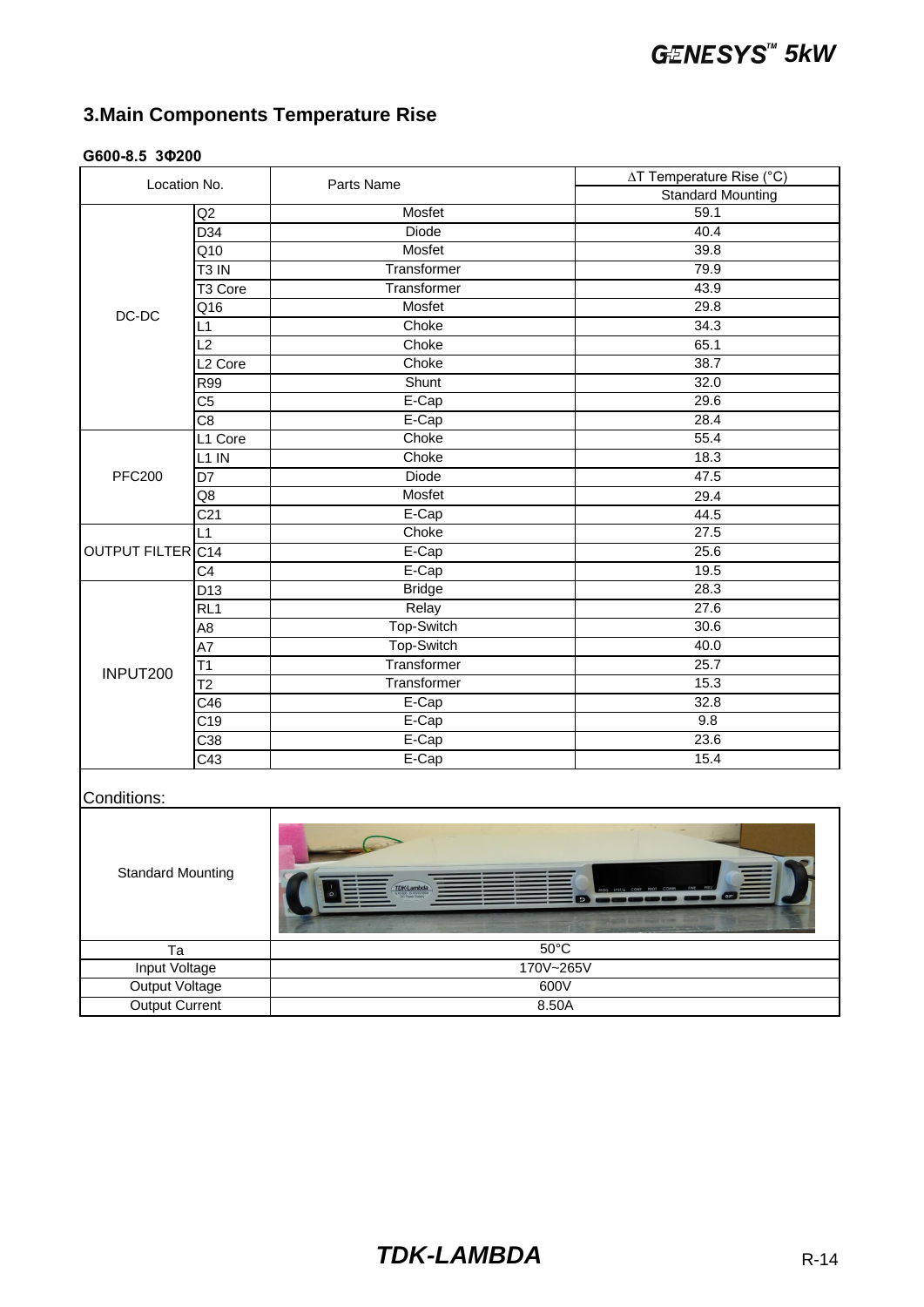#### **G600-8.5 3Φ400**

| Location No.             |                        | Parts Name        | ∆T Temperature Rise (°C) |  |
|--------------------------|------------------------|-------------------|--------------------------|--|
|                          |                        |                   | <b>Standard Mounting</b> |  |
|                          | $\overline{Q}$         | Mosfet            | 59.1                     |  |
|                          | D34                    | <b>Diode</b>      | 40.4                     |  |
|                          | Q10                    | Mosfet            | 39.8                     |  |
|                          | T <sub>3</sub> IN      | Transformer       | 79.9                     |  |
|                          | T3 Core                | Transformer       | 43.9                     |  |
| DC-DC                    | Q16                    | Mosfet            | 29.8                     |  |
|                          | L1                     | Choke             | 34.3                     |  |
|                          | $\overline{L2}$        | Choke             | 65.1                     |  |
|                          | L <sub>2</sub> Core    | Choke             | 38.7                     |  |
|                          | <b>R99</b>             | Shunt             | 32.0                     |  |
|                          | $\overline{\text{C5}}$ | E-Cap             | 29.6                     |  |
|                          | $\overline{C8}$        | E-Cap             | 28.4                     |  |
|                          | L <sub>2</sub> Core    | Choke             | 15.7                     |  |
|                          | $L2$ IN                | Choke             | 49.8                     |  |
| <b>PFC400</b>            | D <sub>8</sub>         | <b>Diode</b>      | 11.1                     |  |
|                          | $Q\overline{11}$       | Mosfet            | 44.6                     |  |
|                          | C <sub>21</sub>        | E-Cap             | 17.8                     |  |
|                          | L1                     | Choke             | 27.5                     |  |
| OUTPUT FILTER C14        |                        | E-Cap             | 25.6                     |  |
|                          | $\overline{C4}$        | E-Cap             | 19.5                     |  |
|                          | D <sub>9</sub>         | <b>Bridge</b>     | 46.0                     |  |
|                          | L2                     | Choke             | 38.0                     |  |
|                          | $\overline{A3}$        | Top-Switch        | 20.2                     |  |
|                          | A <sub>5</sub>         | Top-Switch        | 30.3                     |  |
| INPUT400                 | $\overline{11}$        | Transformer       | 12.8                     |  |
|                          | $\overline{12}$        | Transformer       | 30.6                     |  |
|                          | $\overline{C35}$       | E-Cap             | 7.1                      |  |
|                          | $\overline{\text{C5}}$ | E-Cap             | 18.8                     |  |
|                          | C <sub>32</sub>        | E-Cap             | 13.5                     |  |
|                          | $\overline{C10}$       | E-Cap             | 18.6                     |  |
| Conditions:              |                        |                   |                          |  |
| <b>Standard Mounting</b> |                        | <b>TDK-Lambda</b> | G.                       |  |
|                          |                        |                   |                          |  |

| Та                    | $50^{\circ}$ C |
|-----------------------|----------------|
| Input Voltage         | 342~460V       |
| Output Voltage        | 600V           |
| <b>Output Current</b> | 8.5A           |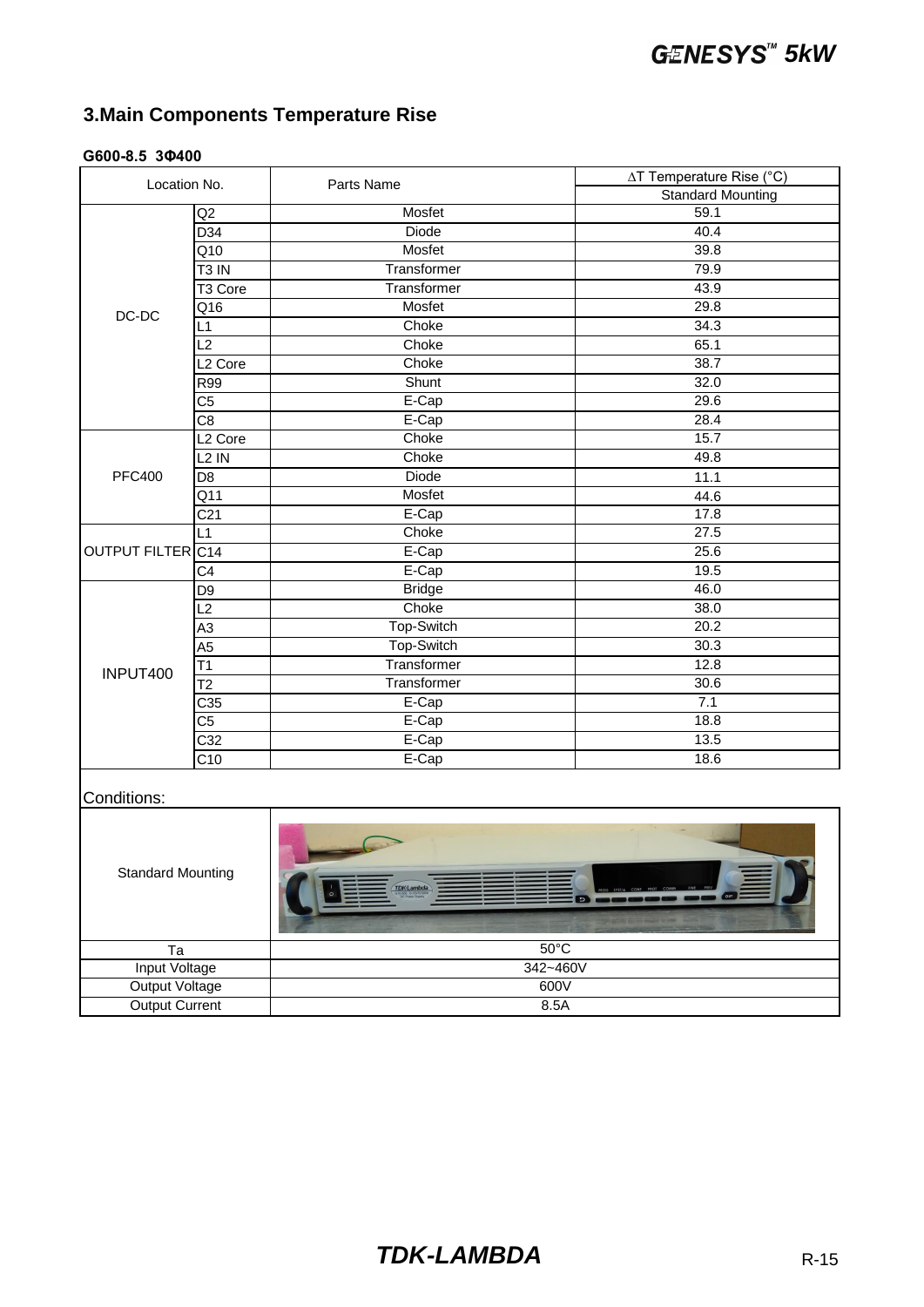#### **4.ELECTROLYTIC CAPACITORS LIFE TIME ESTIMATION**

| <b>MODEL</b> | COMPUTED LIFE (year) at Tambient |                |                |
|--------------|----------------------------------|----------------|----------------|
|              | $30^{\circ}$ C                   | $40^{\circ}$ C | $50^{\circ}$ C |
| G10V-500A    | 11.8                             | 5.9            | 2.9            |
| G600V-8.5A   | 15                               | 15             | 8.1            |

FORMULA  $L = Lo \times 2^{-10}$  (years) 105 2 *Tc*  $L = Lo \times 2^{\frac{105}{10}}$  $=$  Lo  $\times$ 

*L*: Elec.capacitor computed life (24 hours per day, 365 days operation)

*Lo* : Guarantee life for Elec.capacitor

*Tc* : Case temperature of Elec.capacitor

| <b>Standard Mounting</b> | 菖<br><b>TDK-Lambda</b><br><b>FERV</b><br>FINE<br><b>C. Elizabeth Farant</b> |
|--------------------------|-----------------------------------------------------------------------------|
| Input Voltage            | Nom.                                                                        |
| Output Voltage           | 100%                                                                        |
| <b>Output Current</b>    | 100%                                                                        |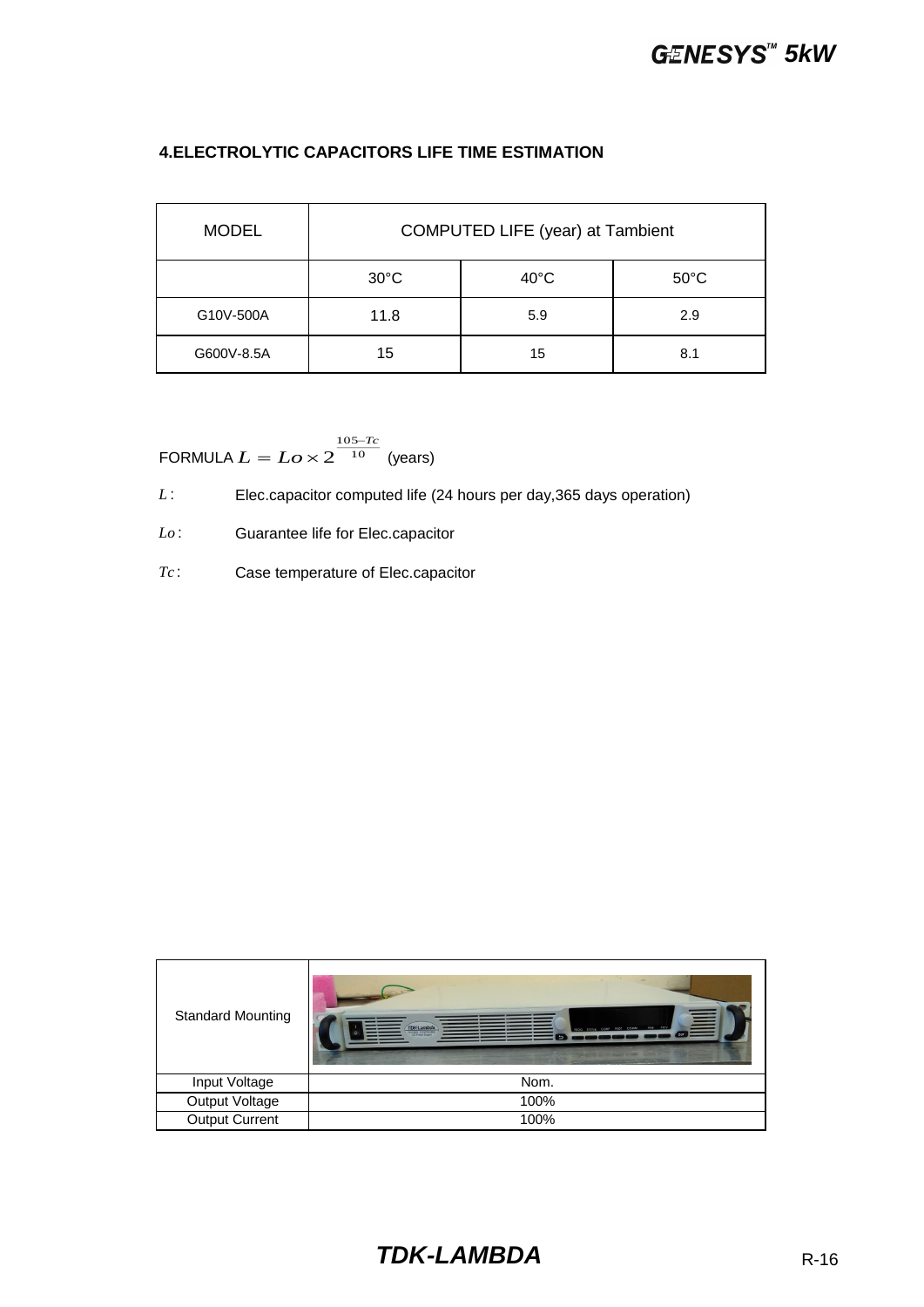|                     | <b>5. ABNORMAL TEST</b> |                      |           |              |    |              |       |           |           | <b>INPUT 3P200</b> |           |           |                        |                                            |                            |           |                        |           |                                   |                        |                                           |
|---------------------|-------------------------|----------------------|-----------|--------------|----|--------------|-------|-----------|-----------|--------------------|-----------|-----------|------------------------|--------------------------------------------|----------------------------|-----------|------------------------|-----------|-----------------------------------|------------------------|-------------------------------------------|
|                     | Condition:              | Ta:25°C              |           | Input:230VAC |    |              |       | Vout:100% |           |                    |           |           | lout:100%              |                                            |                            |           |                        |           |                                   |                        |                                           |
| No.                 |                         | <b>Test Position</b> |           | Failure      |    |              |       |           |           |                    |           |           |                        | Study result (prediction of the phenomena) |                            |           |                        |           |                                   |                        |                                           |
|                     |                         |                      |           | Mode         |    |              |       |           |           |                    |           |           |                        |                                            |                            |           |                        |           |                                   |                        |                                           |
|                     | Location<br>No.         | Test<br>Point        | Short     | Open         | ιĚ | Sligth Smoke | Smoke | Burst     | Smell     | Red Hot            | Damaged   | Fuse Open | $\circ$<br>$\vee$<br>P | $\mathsf O$<br>$\mathbf C$<br>P            | $\mathsf O$<br>$\top$<br>P | AC FAIL   | No Output              | No Change | PS functional<br>after AC recycle | Others                 | Note                                      |
| $\mathbf{1}$        | A <sub>8</sub>          | $1 - 2$              | $\bullet$ |              |    |              |       |           |           |                    |           |           |                        |                                            |                            |           | $\bullet$              |           | $\bullet$                         | $\bullet$              | Display stopped working                   |
| $\overline{2}$      |                         | $\mathbf{1}$         |           | $\bullet$    |    |              |       |           |           |                    |           |           |                        |                                            |                            |           | $\bullet$              |           | $\bullet$                         | $\bullet$              | Display stopped working                   |
| 3                   |                         | $2 - 3$              | $\bullet$ |              |    |              |       |           |           |                    | $\bullet$ |           |                        |                                            |                            |           | $\bullet$              |           |                                   |                        | R63                                       |
| $\overline{4}$      |                         | $\overline{2}$       |           | $\bullet$    |    |              |       |           |           |                    |           |           |                        |                                            |                            |           | $\bullet$              |           | $\bullet$                         | $\bullet$              | Display stopped working                   |
| $\overline{5}$      |                         | $3 - 1$              | $\bullet$ |              |    |              |       |           |           |                    | $\bullet$ |           |                        |                                            |                            |           | $\bullet$              |           |                                   |                        | R63, ZD3, A8                              |
| 6<br>$\overline{7}$ | A7                      | 3<br>$1 - 2$         | $\bullet$ | $\bullet$    |    |              |       |           |           |                    |           |           |                        |                                            |                            |           | $\bullet$<br>$\bullet$ |           | $\bullet$<br>$\bullet$            | $\bullet$<br>$\bullet$ | Display stopped working<br>Internal Error |
| 8                   |                         | $\mathbf{1}$         |           | $\bullet$    |    |              |       |           |           |                    |           |           |                        |                                            |                            |           | $\bullet$              |           | $\bullet$                         | $\bullet$              | <b>Internal Error</b>                     |
| 9                   |                         | $2 - 3$              | $\bullet$ |              |    |              |       |           | $\bullet$ |                    | $\bullet$ |           |                        |                                            |                            |           | $\bullet$              |           |                                   |                        | <b>R85</b>                                |
| 10                  |                         | 2                    |           | $\bullet$    |    |              |       |           |           |                    |           |           |                        |                                            |                            |           | $\bullet$              |           | $\bullet$                         | $\bullet$              | <b>Internal Error</b>                     |
| 11                  |                         | $3 - 1$              | $\bullet$ |              |    |              |       |           | $\bullet$ |                    | $\bullet$ |           |                        |                                            |                            |           | $\bullet$              |           |                                   |                        | R85, ZD6, A7                              |
| 12                  |                         | 3                    |           | $\bullet$    |    |              |       |           |           |                    |           |           |                        |                                            |                            |           | $\bullet$              |           | $\bullet$                         | $\bullet$              | <b>Internal Error</b>                     |
| 13                  | A <sub>6</sub>          | $1 - 2$              | $\bullet$ |              |    |              |       |           |           |                    |           |           |                        |                                            | $\bullet$                  |           |                        |           | $\bullet$                         | $\bullet$              | Output Hicc-Up, OTP after 3 min           |
| 14                  |                         | $\mathbf{1}$         |           | $\bullet$    |    |              |       |           |           |                    |           |           |                        |                                            | $\bullet$                  |           |                        |           | $\bullet$                         | $\bullet$              | Output Hicc-Up, OTP after 3 min           |
| 15                  |                         | $2 - 3$              | $\bullet$ |              |    |              |       |           |           |                    | $\bullet$ |           |                        |                                            | $\bullet$                  |           | $\bullet$              |           |                                   |                        | R137, Q8                                  |
| 16                  |                         | $\overline{2}$       |           | $\bullet$    |    |              |       |           |           |                    |           |           |                        |                                            |                            |           |                        |           | ٠                                 | $\bullet$              | Output Hicc-Up, OTP after 3 min           |
| 17                  |                         | $3 - 1$              | $\bullet$ |              |    |              |       |           |           |                    | $\bullet$ |           |                        |                                            | $\bullet$                  |           | $\bullet$              |           |                                   |                        | R137, ZD5, Q8, Q20, Q17, Q18              |
| 18                  |                         | 3                    |           | $\bullet$    |    |              |       |           |           |                    |           |           |                        |                                            | $\bullet$                  |           |                        |           | $\bullet$                         | $\bullet$              | Output Hicc-Up, OTP after 3 min           |
| 19                  | C10                     |                      | $\bullet$ | $\bullet$    |    |              |       |           |           |                    |           |           |                        |                                            |                            |           | $\bullet$              | $\bullet$ | $\bullet$                         | $\bullet$              | <b>Internal Error</b>                     |
| 20<br>29            | C48                     |                      | $\bullet$ |              |    |              |       |           |           |                    |           |           |                        |                                            |                            |           | $\bullet$              |           | $\bullet$                         | $\bullet$              | Display stopped working                   |
| 30                  |                         |                      |           | $\bullet$    |    |              |       |           |           |                    |           |           |                        |                                            |                            |           |                        | ٠         |                                   |                        |                                           |
| 37                  | C42                     |                      | $\bullet$ |              |    |              |       |           |           |                    |           |           |                        |                                            | $\bullet$                  |           | $\bullet$              |           | $\bullet$                         | $\bullet$              | FAN's stopped working, OTP after 3 min    |
| 38                  |                         |                      |           | $\bullet$    |    |              |       |           |           |                    |           |           |                        |                                            |                            |           |                        | $\bullet$ |                                   |                        |                                           |
| 47                  | D <sub>13</sub>         | $1 - 3$              | $\bullet$ |              |    |              |       |           |           |                    |           | $\bullet$ |                        |                                            |                            | $\bullet$ | $\bullet$              |           |                                   |                        | F <sub>3</sub>                            |
| 48                  |                         | $\mathbf{1}$         |           | $\bullet$    |    |              |       |           |           |                    |           |           |                        |                                            |                            |           |                        |           | $\bullet$                         | $\bullet$              | Output - unstable                         |
| 49                  |                         | $3 - 4$              | $\bullet$ |              |    |              |       |           |           |                    |           | $\bullet$ |                        |                                            |                            | $\bullet$ | $\bullet$              |           |                                   |                        | F <sub>3</sub>                            |
| 50                  |                         | $\overline{4}$       |           | $\bullet$    |    |              |       |           |           |                    |           |           |                        |                                            |                            |           |                        |           | $\bullet$                         | $\bullet$              | Output - unstable                         |
| 55                  | D <sub>25</sub>         | $A-C$                | $\bullet$ |              |    |              |       |           |           |                    |           |           |                        |                                            |                            |           | $\bullet$              |           | $\bullet$                         | $\bullet$              | Display stopped working                   |
| 56                  |                         | Α                    |           | $\bullet$    |    |              |       |           |           |                    |           |           |                        |                                            |                            |           |                        | $\bullet$ |                                   |                        |                                           |
| 61                  | D <sub>16</sub>         | A-C                  | $\bullet$ |              |    |              |       |           |           |                    |           |           |                        |                                            |                            |           | $\bullet$              |           | $\bullet$                         | $\bullet$              | Internal Error                            |
| 62                  |                         | Α                    |           | $\bullet$    |    |              |       |           |           |                    |           |           |                        |                                            |                            |           |                        | $\bullet$ |                                   |                        |                                           |
| 63                  | D <sub>30</sub>         | $A-C$                | $\bullet$ |              |    |              |       |           |           |                    |           |           |                        |                                            |                            |           |                        |           | $\bullet$                         | $\bullet$              | Output Hicc-Up                            |
| 64                  |                         | Α                    |           | $\bullet$    |    |              |       |           |           |                    |           |           |                        |                                            |                            |           |                        | $\bullet$ |                                   |                        |                                           |
| 65                  | Q18                     | B-E                  | $\bullet$ |              |    |              |       |           |           |                    |           |           |                        |                                            |                            |           |                        |           | ٠                                 | $\bullet$              | Hicc-Up, OTP after 3 min                  |
| 66                  |                         | В                    |           | $\bullet$    |    |              |       |           |           |                    |           |           |                        |                                            |                            |           |                        |           | $\bullet$                         | $\bullet$              | Hicc-Up, OTP after 3 min                  |
| 67                  |                         | K-E                  | $\bullet$ |              |    |              |       |           |           |                    |           |           |                        |                                            |                            |           |                        |           | $\bullet$                         | $\bullet$              | VFAN=6V                                   |
| 68                  |                         | Ε                    |           | $\bullet$    |    |              |       |           |           |                    |           |           |                        |                                            |                            |           |                        |           | $\bullet$                         | $\bullet$              | Hicc-Up, OTP after 3 min                  |
| 69                  |                         | K-B                  | $\bullet$ |              |    |              |       |           |           |                    |           |           |                        |                                            |                            |           |                        |           | $\bullet$                         | $\bullet$              | VFAN=6.5V                                 |
| 70                  |                         | K                    |           | $\bullet$    |    |              |       |           |           |                    |           |           |                        |                                            |                            |           |                        |           | $\bullet$                         | $\bullet$              | Hicc-Up, OTP after 3 min                  |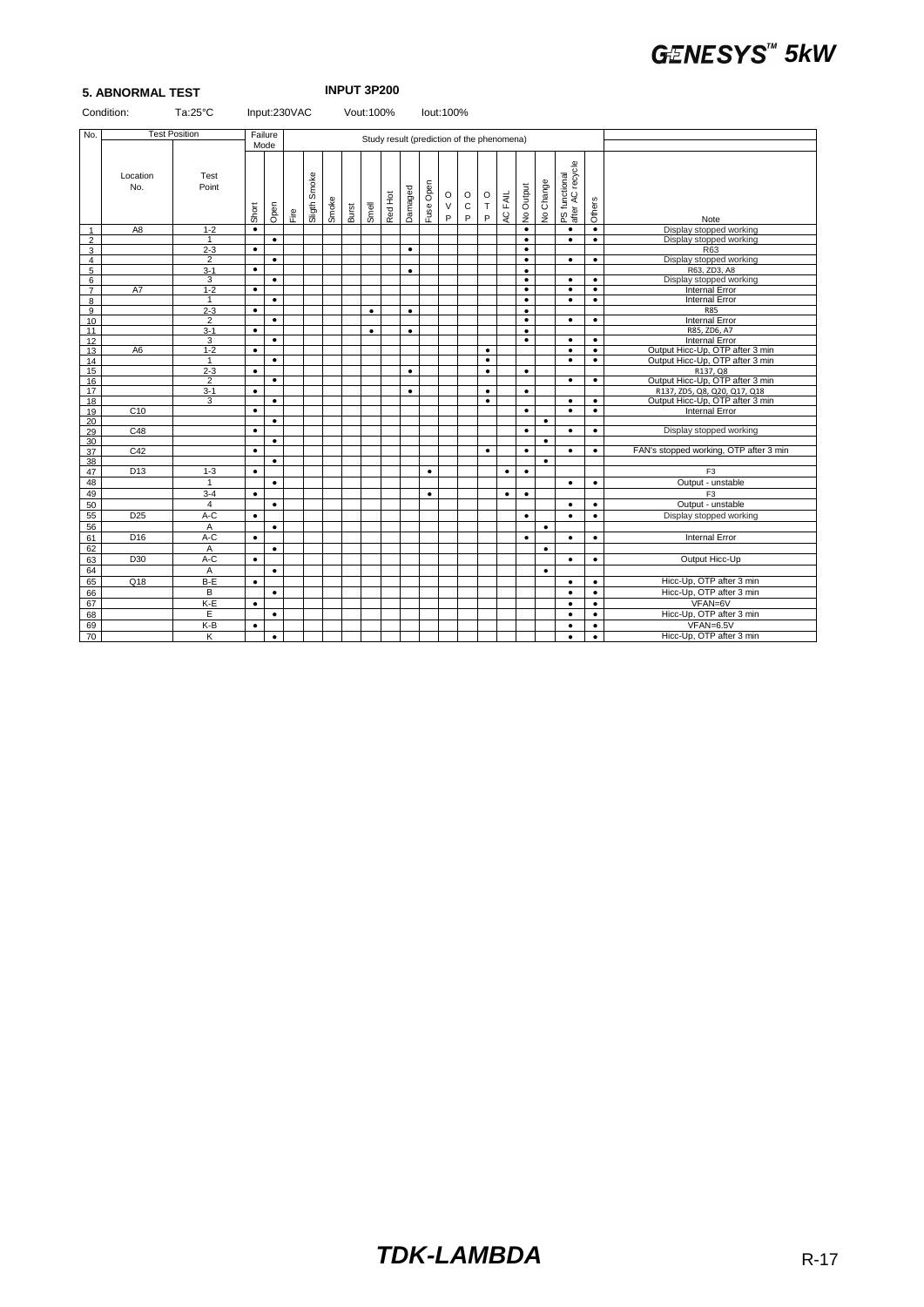### **5. ABNORMAL TEST PFC 3P200**

| Condition:<br>$Ta:25^{\circ}C$<br>Input:230VAC |                 |                      |           |           |    |                              |       |       | Vout: 100% |         |           |           | lout:100%              |                                            |                    |         |           |           |                                   |           |                                                |
|------------------------------------------------|-----------------|----------------------|-----------|-----------|----|------------------------------|-------|-------|------------|---------|-----------|-----------|------------------------|--------------------------------------------|--------------------|---------|-----------|-----------|-----------------------------------|-----------|------------------------------------------------|
|                                                |                 | <b>Test Position</b> |           | Failure   |    |                              |       |       |            |         |           |           |                        | Study result (prediction of the phenomena) |                    |         |           |           |                                   |           |                                                |
|                                                |                 |                      |           | Mode      |    |                              |       |       |            |         |           |           |                        |                                            |                    |         |           |           |                                   |           |                                                |
| No.                                            | Location<br>No. | Test<br>Point        | Short     | Open      | ιĚ | Smoke<br>Sligth <sup>S</sup> | Smoke | Burst | Smell      | Red Hot | Damaged   | Fuse Open | $\circ$<br>$\vee$<br>P | $\circ$<br>$\mathbf C$<br>P                | $\frac{0}{T}$<br>P | AC FAIL | No Output | No Change | PS functional<br>after AC recycle | Others    | Note                                           |
| $\overline{1}$                                 | C <sub>21</sub> |                      | $\bullet$ |           |    |                              |       |       |            |         | $\bullet$ | $\bullet$ |                        |                                            |                    |         | $\bullet$ |           |                                   |           | D1, Input3P200 - F1, F3                        |
| $\overline{2}$                                 |                 |                      |           | ٠         |    |                              |       |       |            |         |           |           |                        |                                            |                    |         |           | $\bullet$ |                                   |           |                                                |
| $\overline{3}$                                 | D <sub>3</sub>  | A-C                  | $\bullet$ |           |    |                              |       |       |            |         |           |           |                        |                                            |                    |         |           | ٠         | ٠                                 |           | Input3P200 - F1,F2                             |
| $\overline{4}$                                 |                 | A                    |           | $\bullet$ |    |                              |       |       |            |         |           |           |                        |                                            |                    |         |           | $\bullet$ | ٠                                 |           |                                                |
| 5                                              | D <sub>5</sub>  | A-C                  | $\bullet$ |           |    |                              |       |       |            |         |           |           |                        |                                            |                    |         | $\bullet$ |           | ٠                                 | $\bullet$ | Display shows: V - 0 and I - 0                 |
| 6                                              |                 | A                    |           | ٠         |    |                              |       |       |            |         |           |           |                        |                                            |                    |         |           | $\bullet$ |                                   |           |                                                |
| $\overline{7}$                                 | L1              |                      | $\bullet$ |           |    |                              |       |       |            |         | $\bullet$ | $\bullet$ |                        |                                            |                    |         | $\bullet$ |           |                                   |           | Q8, Q10, R30, ZD1; Input3P200 - F1, F3         |
| 8                                              |                 |                      |           | $\bullet$ |    |                              |       |       |            |         | $\bullet$ | $\bullet$ |                        |                                            |                    |         | $\bullet$ |           |                                   |           | Q9, Q11, R17, R31, ZD2; Input3P200 - F1, F3    |
| 9                                              | Q3              | $B - E$              | $\bullet$ |           |    |                              |       |       |            |         |           |           |                        |                                            |                    |         |           | $\bullet$ |                                   |           |                                                |
| 10                                             |                 | B                    |           | $\bullet$ |    |                              |       |       |            |         | $\bullet$ | $\bullet$ |                        |                                            |                    |         | $\bullet$ |           |                                   |           | Q9, Q11, R17, ZD2; Input3P200 - F1, F3         |
| 11                                             |                 | K-E                  | $\bullet$ |           |    |                              |       |       |            |         |           |           |                        |                                            |                    |         |           | $\bullet$ |                                   |           |                                                |
| 12                                             |                 | Ε                    |           | $\bullet$ |    |                              |       |       |            |         | $\bullet$ | $\bullet$ |                        |                                            |                    |         | $\bullet$ |           |                                   |           | Q9, Q11, R17, ZD2; Input3P200 - F1, F3         |
| 13                                             |                 | K-B                  | $\bullet$ |           |    |                              |       |       |            |         | $\bullet$ | $\bullet$ |                        |                                            |                    |         | $\bullet$ |           |                                   |           | Q9, Q11, R17, ZD2; Input3P200 - F1, F3         |
| 14                                             |                 | K                    |           | $\bullet$ |    |                              |       |       |            |         |           |           |                        |                                            |                    |         |           | $\bullet$ |                                   |           |                                                |
| 15                                             | Q <sub>4</sub>  | B-E                  | $\bullet$ |           |    |                              |       |       |            |         |           |           |                        |                                            |                    |         |           | $\bullet$ |                                   |           |                                                |
| 16                                             |                 | В                    |           | $\bullet$ |    |                              |       |       |            |         | $\bullet$ | $\bullet$ |                        |                                            |                    |         | $\bullet$ |           |                                   |           | Q8, Q10, R30, ZD1; Input3P200 - F1, F3         |
| 17                                             |                 | K-E                  | $\bullet$ |           |    |                              |       |       |            |         | $\bullet$ | $\bullet$ |                        |                                            |                    |         | $\bullet$ |           |                                   |           | Q9, Q11, R17, R31, ZD2; Input3P200 - F1, F3    |
| 18                                             |                 | E                    |           | $\bullet$ |    |                              |       |       |            |         | ٠         | $\bullet$ |                        |                                            |                    |         | ٠         |           |                                   |           | Q8, Q10, R30, ZD1; Input3P200 - F1, F3         |
| 19                                             |                 | K-B                  | $\bullet$ |           |    |                              |       |       |            |         | ٠         | $\bullet$ |                        |                                            |                    |         | ٠         |           |                                   |           | Q9, Q11, R17, R31, ZD2; Input3P200 - F1, F3    |
| 20                                             |                 | K                    |           | $\bullet$ |    |                              |       |       |            |         | ٠         | $\bullet$ |                        |                                            |                    |         | ٠         |           |                                   |           | Q8, Q10, R30, ZD1; Input3P200 - F2, F3         |
| 21                                             | Q10             | $G-S$                | $\bullet$ |           |    |                              |       |       |            |         | ٠         | $\bullet$ |                        |                                            |                    |         | $\bullet$ |           |                                   |           | Q9, Q11, R17, R31, ZD2; Input3P200 - F1, F3    |
| 22                                             |                 | G                    |           | $\bullet$ |    |                              |       |       |            |         | $\bullet$ | $\bullet$ |                        |                                            |                    |         | $\bullet$ |           |                                   |           | Q8, Q10, R19, ZD1; Input3P200 - F2, F3         |
| 23                                             |                 | $D-S$                | $\bullet$ |           |    |                              |       |       |            |         | $\bullet$ | $\bullet$ |                        |                                            |                    |         | $\bullet$ |           |                                   |           | Q8, Q10; Input3P200 - F1, F2                   |
| 24                                             |                 | s                    |           | ٠         |    |                              |       |       |            |         | ٠         | $\bullet$ |                        |                                            |                    |         | $\bullet$ |           |                                   |           | Q8, Q10, R19, R30, ZD1;<br>Input3P200 - F1, F2 |
| 25                                             |                 | $D-G$                | ٠         |           |    |                              |       |       |            |         | $\bullet$ | $\bullet$ |                        |                                            |                    |         | $\bullet$ |           |                                   |           | Q8, Q10, R19, R30, ZD1; Input3P200 - F1, F2    |
| 26                                             |                 | D                    |           | $\bullet$ |    |                              |       |       |            |         | $\bullet$ | $\bullet$ |                        |                                            |                    |         | $\bullet$ |           |                                   |           | Q8, Q10, R19, R30, ZD1; Input3P200 - F1, F2    |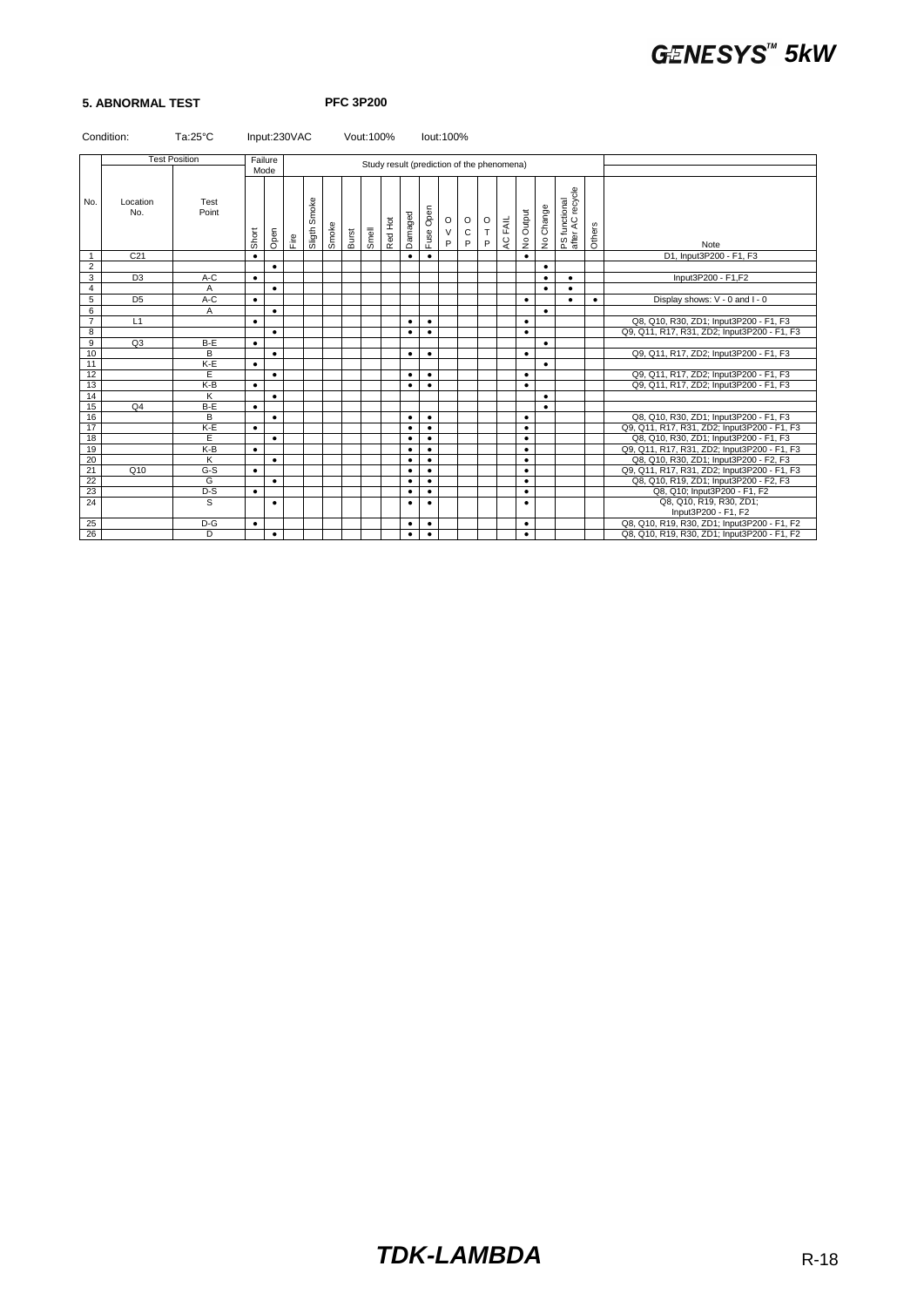#### **5. ABNORMAL TEST INPUT 3P400**

|                | Condition:      | $Ta:25^{\circ}C$     |           | Input:400VAC |      |              |       | Vout:100% |       |                                            |           |           | lout:100%                                  |                          |                                                                         |           |           |           |                                      |           |                                                      |
|----------------|-----------------|----------------------|-----------|--------------|------|--------------|-------|-----------|-------|--------------------------------------------|-----------|-----------|--------------------------------------------|--------------------------|-------------------------------------------------------------------------|-----------|-----------|-----------|--------------------------------------|-----------|------------------------------------------------------|
| No.            |                 | <b>Test Position</b> |           | Failure      |      |              |       |           |       | Study result (prediction of the phenomena) |           |           |                                            |                          |                                                                         |           |           |           |                                      |           |                                                      |
|                |                 |                      |           | Mode         |      |              |       |           |       |                                            |           |           |                                            |                          |                                                                         |           |           |           |                                      |           |                                                      |
|                | Location<br>No. | Test<br>Point        | Short     | Open         | Eire | Sligth Smoke | Smoke | Burst     | Smell | Red Hot                                    | Damaged   | Fuse Open | $\mathsf O$<br>$\mathsf V$<br>$\mathsf{P}$ | $\circ$<br>$\frac{C}{P}$ | $\begin{array}{c} \mathsf{O} \\ \mathsf{T} \end{array}$<br>$\mathsf{P}$ | AC FAIL   | No Output | No Change | PS functional<br>after AC<br>recycle | Others    | Note                                                 |
| $\mathbf{1}$   | A <sub>5</sub>  | $1 - 2$              | $\bullet$ |              |      |              |       |           |       |                                            |           |           |                                            |                          |                                                                         |           | $\bullet$ |           | $\bullet$                            |           | • Display stopped working                            |
| $\overline{2}$ |                 | $\mathbf{1}$         |           | $\bullet$    |      |              |       |           |       |                                            |           |           |                                            |                          |                                                                         |           | $\bullet$ |           | ٠                                    | $\bullet$ | Display stopped working                              |
| 3              |                 | $2 - 3$              | $\bullet$ |              |      |              |       |           |       |                                            | $\bullet$ | $\bullet$ |                                            |                          |                                                                         |           | $\bullet$ |           |                                      |           | F1, F3, D22, D23, Q5, R105, C80;                     |
| $\overline{4}$ |                 | $\overline{2}$       |           | $\bullet$    |      |              |       |           |       |                                            |           |           |                                            |                          |                                                                         |           | $\bullet$ |           | $\bullet$                            |           | • Display stopped working                            |
| 5              |                 | $3 - 1$              | $\bullet$ |              |      |              |       |           |       |                                            | $\bullet$ | $\bullet$ |                                            |                          |                                                                         |           | $\bullet$ |           |                                      |           | F1, F3, D22, D23, Q5, R105, C95, C80, C100, ZD2      |
| 6              |                 | 3                    |           | $\bullet$    |      |              |       |           |       |                                            |           |           |                                            |                          |                                                                         |           | $\bullet$ |           | $\bullet$                            |           | • Display stopped working                            |
| $\overline{7}$ | A <sub>2</sub>  | $1 - 2$              | $\bullet$ |              |      |              |       |           |       |                                            |           |           |                                            |                          | $\bullet$                                                               |           | $\bullet$ |           | ٠                                    |           | • FAN's stopped working, OTP after 3 min             |
| 8              |                 | $\mathbf{1}$         |           | $\bullet$    |      |              |       |           |       |                                            |           |           |                                            |                          | $\bullet$                                                               |           | $\bullet$ |           | $\bullet$                            |           | • FAN's stopped working, OTP after 3 min<br>NT00, Q0 |
| 9              |                 | $2 - 3$              | $\bullet$ |              |      |              |       |           |       |                                            | $\bullet$ |           |                                            |                          | $\bullet$                                                               |           | $\bullet$ |           |                                      |           |                                                      |
| 10             |                 | $\overline{2}$       |           | $\bullet$    |      |              |       |           |       |                                            |           |           |                                            |                          | $\bullet$                                                               |           | $\bullet$ |           | $\bullet$                            |           | • FAN's stopped working, OTP after 3 min             |
| 11             |                 | $2 - 3$              | $\bullet$ |              |      |              |       |           |       |                                            | $\bullet$ |           |                                            |                          | $\bullet$                                                               |           | $\bullet$ |           |                                      |           | R165, Q5, ZD5, Q19, Q20;                             |
| 12             |                 | 3                    |           | $\bullet$    |      |              |       |           |       |                                            |           |           |                                            |                          | $\bullet$                                                               |           | $\bullet$ |           | $\bullet$                            |           | • FAN's stopped working, OTP after 3 min             |
| 13             | A <sub>3</sub>  | $1 - 2$              | $\bullet$ |              |      |              |       |           |       |                                            |           |           |                                            |                          |                                                                         |           | $\bullet$ |           | $\bullet$                            | $\bullet$ | <b>Internal Error</b>                                |
| 14             |                 | $\mathbf{1}$         |           | $\bullet$    |      |              |       |           |       |                                            |           |           |                                            |                          |                                                                         |           | $\bullet$ |           | $\bullet$                            | $\bullet$ | <b>Internal Error</b>                                |
| 15             |                 | $2 - 3$              | $\bullet$ |              |      |              |       |           |       |                                            | $\bullet$ | $\bullet$ |                                            |                          |                                                                         |           | $\bullet$ |           |                                      |           | F1, F3, R90, Q5                                      |
| 16             |                 | $\overline{2}$       |           | $\bullet$    |      |              |       |           |       |                                            |           |           |                                            |                          |                                                                         |           | $\bullet$ |           | $\bullet$                            |           | • Internal Error                                     |
| 17             |                 | $3-1$                | $\bullet$ |              |      |              |       |           |       |                                            | $\bullet$ | $\bullet$ |                                            |                          |                                                                         |           | ٠         |           |                                      |           | F1, F3, R90, A2, ZD1, Q17, Q5                        |
| 18             |                 | 3                    |           | $\bullet$    |      |              |       |           |       |                                            |           |           |                                            |                          |                                                                         |           | $\bullet$ |           | $\bullet$                            | $\bullet$ | Internal Error                                       |
| 19             | C <sub>9</sub>  |                      | $\bullet$ |              |      |              |       |           |       |                                            |           |           |                                            |                          |                                                                         |           | $\bullet$ |           | ٠                                    | $\bullet$ | Internal Error                                       |
| 20             |                 |                      |           | $\bullet$    |      |              |       |           |       |                                            |           |           |                                            |                          |                                                                         |           |           | $\bullet$ |                                      |           |                                                      |
| 21             | C <sub>34</sub> |                      | $\bullet$ |              |      |              |       |           |       |                                            |           |           |                                            |                          |                                                                         |           | $\bullet$ |           | $\bullet$                            | $\bullet$ | display stopped working                              |
| 22             |                 |                      |           | $\bullet$    |      |              |       |           |       |                                            |           |           |                                            |                          |                                                                         |           |           | $\bullet$ |                                      |           |                                                      |
| 23             | D <sub>9</sub>  | $4 - 1$              | $\bullet$ |              |      |              |       |           |       |                                            |           | $\bullet$ |                                            |                          |                                                                         | $\bullet$ | $\bullet$ |           |                                      |           | F1, F3                                               |
| 24             |                 | $\overline{4}$       |           | $\bullet$    |      |              |       |           |       |                                            |           |           |                                            |                          |                                                                         |           |           |           | $\bullet$                            | $\bullet$ | Output - unstable                                    |
| 25             |                 | $3 - 5$              | $\bullet$ |              |      |              |       |           |       |                                            |           | $\bullet$ |                                            |                          |                                                                         | $\bullet$ | $\bullet$ |           |                                      |           | F2, F3                                               |
| 26             |                 | 3                    |           | $\bullet$    |      |              |       |           |       |                                            |           |           |                                            |                          |                                                                         |           |           |           | $\bullet$                            | $\bullet$ | Output - unstable                                    |
| 27             | D <sub>29</sub> | A-C                  | $\bullet$ |              |      |              |       |           |       |                                            |           |           |                                            |                          |                                                                         |           | $\bullet$ |           | $\bullet$                            | $\bullet$ | Display stopped working                              |
| 28             |                 | Α                    |           | $\bullet$    |      |              |       |           |       |                                            |           |           |                                            |                          |                                                                         |           |           | $\bullet$ |                                      |           |                                                      |
| 29             | D32             | A-C                  | $\bullet$ |              |      |              |       |           |       |                                            |           |           |                                            |                          | $\bullet$                                                               |           | $\bullet$ |           | $\bullet$                            | $\bullet$ | FAN's stopped working, OTP after 3 min               |
| 30             |                 | Α                    |           | $\bullet$    |      |              |       |           |       |                                            |           |           |                                            |                          |                                                                         |           |           | $\bullet$ |                                      |           |                                                      |
| 31             | D <sub>16</sub> | A-C                  | $\bullet$ |              |      |              |       |           |       |                                            |           |           |                                            |                          |                                                                         |           | $\bullet$ |           | ٠                                    |           | • Internal Error                                     |
| 32             |                 | Α                    |           | $\bullet$    |      |              |       |           |       |                                            |           |           |                                            |                          |                                                                         |           |           | $\bullet$ |                                      |           |                                                      |
| 33             | Q21             | $G-S$                | $\bullet$ |              |      |              |       |           |       |                                            |           |           |                                            |                          |                                                                         |           |           | $\bullet$ |                                      |           |                                                      |
| 34             |                 | G                    |           | $\bullet$    |      |              |       |           |       |                                            |           |           |                                            |                          |                                                                         |           |           | $\bullet$ |                                      |           |                                                      |
| 35             |                 | D-S                  | $\bullet$ |              |      |              |       |           |       |                                            |           | $\bullet$ |                                            |                          |                                                                         |           | $\bullet$ |           |                                      |           | F1.F2                                                |
| 36             |                 | s                    |           | $\bullet$    |      |              |       |           |       |                                            |           |           |                                            |                          |                                                                         |           |           | $\bullet$ |                                      |           |                                                      |
| 37             |                 | $D-G$                | $\bullet$ |              |      |              |       |           |       |                                            | $\bullet$ | $\bullet$ |                                            |                          |                                                                         |           | $\bullet$ |           |                                      |           | F1, F2, Q3                                           |
| 38             |                 | D                    |           | $\bullet$    |      |              |       |           |       |                                            |           |           |                                            |                          |                                                                         | $\bullet$ | $\bullet$ |           | $\bullet$                            |           |                                                      |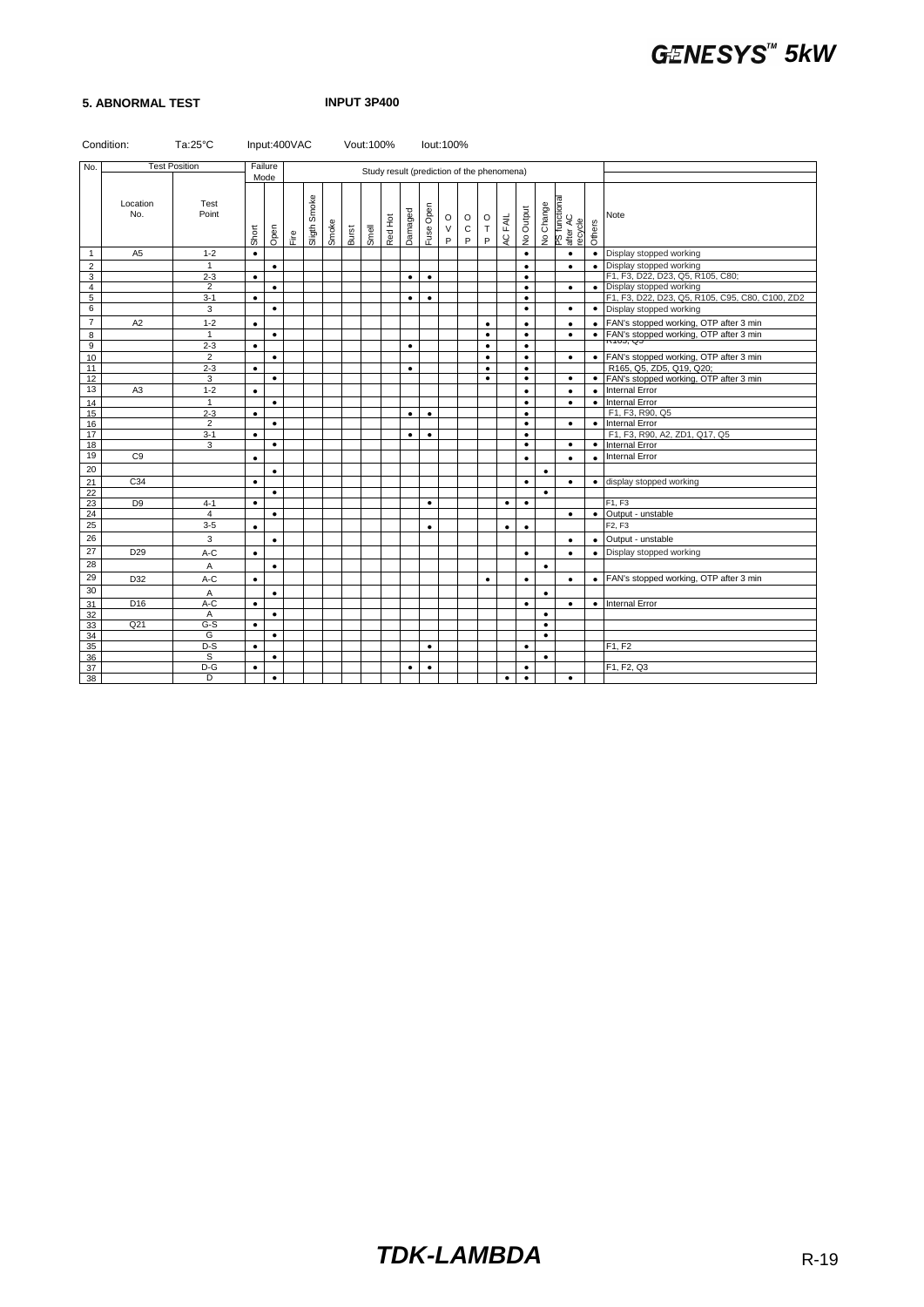#### **5. ABNORMAL TEST PFC 3P400**

|                 | Condition:      | $Ta:25^{\circ}C$     |           | Input:400VAC |    |                 |       | Vout: 100% |           |         |           |           | lout:100%       |                                            |                    |         |           |           |                                                   |           |                                           |
|-----------------|-----------------|----------------------|-----------|--------------|----|-----------------|-------|------------|-----------|---------|-----------|-----------|-----------------|--------------------------------------------|--------------------|---------|-----------|-----------|---------------------------------------------------|-----------|-------------------------------------------|
|                 |                 | <b>Test Position</b> |           | Failure      |    |                 |       |            |           |         |           |           |                 | Study result (prediction of the phenomena) |                    |         |           |           |                                                   |           |                                           |
|                 |                 |                      |           | Mode         |    |                 |       |            |           |         |           |           |                 |                                            |                    |         |           |           |                                                   |           |                                           |
| No.             | Location<br>No. | Test<br>Point        | Short     | Open         | ιÊ | Smoke<br>Sligth | Smoke | Burst      | Smell     | Red Hot | Damaged   | Fuse Open | $\rm _V^O$<br>P | $_{\rm c}^{\rm o}$<br>P                    | $\frac{0}{T}$<br>P | AC FAIL | No Output |           | No Change<br>PS functional<br>after AC<br>recycle | Others    | Note                                      |
|                 | C6              |                      | $\bullet$ |              |    |                 |       |            |           |         |           |           |                 |                                            |                    |         |           | $\bullet$ |                                                   |           |                                           |
| $\overline{2}$  |                 |                      |           |              |    |                 |       |            |           |         |           |           |                 |                                            |                    |         |           | ٠         |                                                   |           |                                           |
| 3               | C <sub>9</sub>  |                      |           |              |    |                 |       |            |           |         |           |           |                 |                                            |                    |         | ٠         |           |                                                   | ٠         | Internal Error                            |
| $\overline{4}$  |                 |                      |           | ٠            |    |                 |       |            |           |         |           |           |                 |                                            |                    |         |           | $\bullet$ |                                                   |           |                                           |
| $5\overline{)}$ | C <sub>21</sub> |                      | $\bullet$ |              |    |                 |       |            |           |         | ٠         | $\bullet$ |                 |                                            | $\bullet$          |         | $\bullet$ |           | $\bullet$                                         |           |                                           |
| 6               |                 |                      |           | $\bullet$    |    |                 |       |            |           |         |           |           |                 |                                            |                    |         |           | $\bullet$ |                                                   |           |                                           |
| $\overline{7}$  | D <sub>5</sub>  | A-C                  | $\bullet$ |              |    |                 |       |            |           |         |           |           |                 |                                            |                    |         | ٠         |           | $\bullet$                                         | $\bullet$ | Display shows: V - 0 and I - 0            |
| 8               |                 | A                    |           |              |    |                 |       |            |           |         |           |           |                 |                                            |                    |         |           | ٠         |                                                   |           |                                           |
| $\overline{9}$  | L1              | A-B                  | $\bullet$ |              |    |                 |       |            |           |         | $\bullet$ | $\bullet$ |                 |                                            |                    |         | ٠         |           |                                                   |           | Q10, Input400 - F1, F3                    |
| 10              |                 | Α                    |           |              |    |                 |       |            |           |         |           |           |                 |                                            |                    |         |           |           | $\bullet$                                         | $\bullet$ | Q9, Q11 - temp enlarge from 60°C to 117°C |
| 11              |                 | $1 - 2$              | $\bullet$ |              |    |                 |       |            | $\bullet$ |         | $\bullet$ | $\bullet$ |                 |                                            |                    |         | ٠         |           |                                                   |           | L1/1-2, Input400 - F1, F2, F3             |
| 12              |                 |                      |           |              |    |                 |       |            |           |         |           |           |                 |                                            |                    |         |           | ٠         |                                                   |           |                                           |
| 13              | Q10             | G-S                  | ٠         |              |    |                 |       |            |           |         |           |           |                 |                                            |                    |         |           |           | ٠                                                 | ٠         | Q9, Q11 - temp enlarge from 60°C to 117°C |
| 14              |                 | G                    |           | $\bullet$    |    |                 |       |            |           |         | ٠         | ٠         |                 |                                            |                    |         | ٠         |           |                                                   |           | Q10; Input400 - F1, F2, F3                |
| 15              |                 | $D-S$                | $\bullet$ |              |    |                 |       |            |           |         |           | ٠         |                 |                                            |                    |         | ٠         |           |                                                   |           | Input400 - F1, F2, F3                     |
| 16              |                 | S                    |           | ٠            |    |                 |       |            |           |         | ٠         | $\bullet$ |                 |                                            |                    |         | ٠         |           |                                                   |           | Q8; Input400 - F1, F2                     |
| 17              |                 | $D-G$                | $\bullet$ |              |    |                 |       |            |           |         | ٠         | $\bullet$ |                 |                                            |                    |         | ٠         |           |                                                   |           | Q10; Input400 - F1, F2, F3                |
| 18              |                 | D                    |           | ٠            |    |                 |       |            |           |         | $\bullet$ | $\bullet$ |                 |                                            |                    |         | ٠         |           |                                                   |           | Q8; Input400 - F1, F3                     |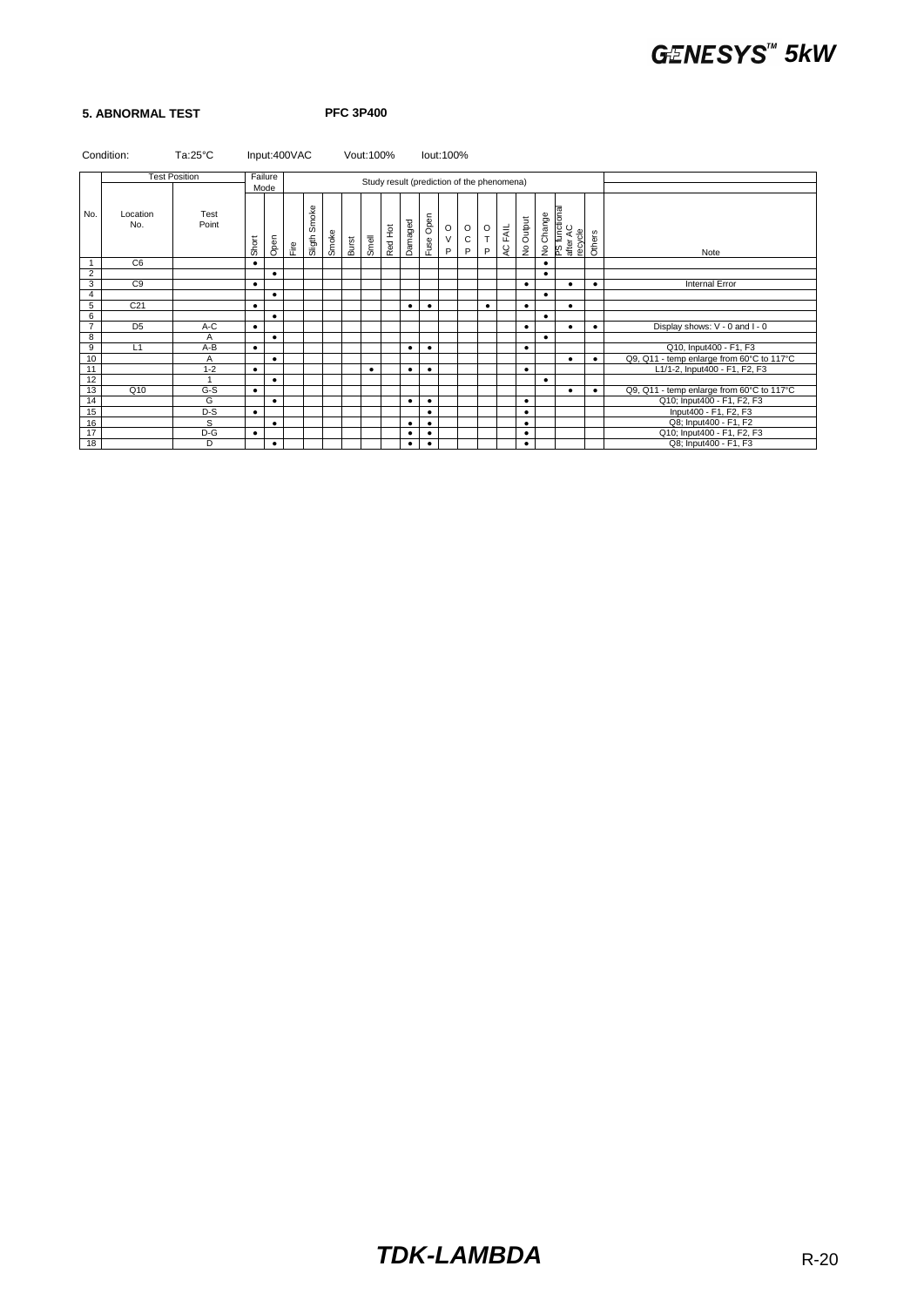#### **5. ABNORMAL TEST DCDC 10V**

|                | Condition:      | $Ta:25^{\circ}C$     |           | Input:230VAC<br>Vout: 100%<br>lout:100% |      |                  |       |       |           |                                            |           |           |                        |                              |                                  |         |           |           |                                      |           |                                                                              |
|----------------|-----------------|----------------------|-----------|-----------------------------------------|------|------------------|-------|-------|-----------|--------------------------------------------|-----------|-----------|------------------------|------------------------------|----------------------------------|---------|-----------|-----------|--------------------------------------|-----------|------------------------------------------------------------------------------|
|                |                 | <b>Test Position</b> |           | Failure<br>Mode                         |      |                  |       |       |           | Study result (prediction of the phenomena) |           |           |                        |                              |                                  |         |           |           |                                      |           |                                                                              |
| No.            | Location<br>No. | Test<br>Point        | Short     | Open                                    | Eire | Smoke<br>Sligth: | Smoke | Burst | Smell     | Red Hot                                    | Damaged   | Fuse Open | $\circ$<br>$\vee$<br>P | $\circ$<br>$\mathsf{C}$<br>P | $\mathsf O$<br>$\mathsf{T}$<br>P | AC FAIL | No Output | No Change | PS functional<br>after AC<br>recycle | Others    | Note                                                                         |
| $\mathbf{1}$   | C <sub>8</sub>  |                      | $\bullet$ |                                         |      |                  |       |       | $\bullet$ |                                            | $\bullet$ | $\bullet$ |                        |                              |                                  |         | $\bullet$ |           |                                      |           | A1, Q2, Q6~Q10, D11, D13, D14, ZD1, R6,<br>R39, R40, R41, R42                |
| 2              |                 |                      |           | $\bullet$                               |      |                  |       |       |           |                                            |           |           |                        |                              |                                  |         |           | $\bullet$ |                                      |           |                                                                              |
| 3              | C17             |                      | $\bullet$ |                                         |      |                  |       |       |           |                                            | $\bullet$ | $\bullet$ |                        |                              |                                  |         | $\bullet$ |           |                                      |           | PFC3P200 - D1; Input3P200 - F1, F3                                           |
| $\overline{4}$ |                 |                      |           | $\bullet$                               |      |                  |       |       |           |                                            |           |           |                        |                              |                                  |         |           | $\bullet$ |                                      |           |                                                                              |
| $\overline{5}$ | L3              |                      | $\bullet$ |                                         |      |                  |       |       |           |                                            |           |           |                        |                              |                                  |         |           | $\bullet$ |                                      |           |                                                                              |
| 6              |                 |                      |           | $\bullet$                               |      |                  |       |       |           |                                            |           |           |                        |                              |                                  |         | $\bullet$ |           | $\bullet$                            |           |                                                                              |
| $\overline{7}$ | Q1              | $G-S$<br>G           | $\bullet$ | $\bullet$                               |      |                  |       |       |           |                                            |           |           | $\bullet$              |                              |                                  |         | $\bullet$ |           | $\bullet$<br>$\bullet$               | $\bullet$ | Q2 temp enlarge from 57°C to 76°C                                            |
| 8<br>9         |                 | $D-S$                | $\bullet$ |                                         |      |                  |       |       |           |                                            |           |           | $\bullet$              |                              |                                  |         | $\bullet$ |           | $\bullet$                            |           |                                                                              |
| 10             |                 | S                    |           | $\bullet$                               |      |                  |       |       |           |                                            |           |           |                        |                              |                                  |         |           |           | $\bullet$                            | $\bullet$ | Q2 temp enlarge from 57°C to 76°C                                            |
| 11             |                 | $D-G$                | $\bullet$ |                                         |      |                  |       |       |           |                                            |           |           | $\bullet$              |                              |                                  |         | $\bullet$ |           | $\bullet$                            |           |                                                                              |
| 12             |                 | D                    |           | $\bullet$                               |      |                  |       |       |           |                                            |           |           |                        |                              |                                  |         |           |           | ٠                                    | $\bullet$ | Q2 temp enlarge from 57°C to 76°C                                            |
| 13             | Q <sub>5</sub>  | $G-S$                | $\bullet$ |                                         |      |                  |       |       |           |                                            |           |           |                        |                              |                                  |         |           |           | $\bullet$                            | $\bullet$ | Vo go down to 6V; Mode CV change to CC                                       |
| 14             |                 | G                    |           | $\bullet$                               |      |                  |       |       | $\bullet$ |                                            | $\bullet$ | $\bullet$ |                        |                              |                                  |         | $\bullet$ |           |                                      |           | A1, Q6, Q5, C12, C14, C20, Q1, D1, R2, ZD1, R5                               |
| 15             |                 | $D-S$                | $\bullet$ |                                         |      |                  |       |       | $\bullet$ |                                            | $\bullet$ | $\bullet$ |                        |                              |                                  |         | $\bullet$ |           |                                      |           | A1, Q6, Q5, Q1, D1, R1, R2, ZD1, R5                                          |
| 16             |                 | S                    |           | $\bullet$                               |      |                  |       |       |           |                                            |           |           |                        |                              |                                  |         |           |           | $\bullet$                            | $\bullet$ | Vo go down to 6V; Mode CV change to CC                                       |
| 17             |                 | $D-G$                | $\bullet$ |                                         |      |                  |       |       | $\bullet$ |                                            | $\bullet$ | $\bullet$ |                        |                              |                                  |         | $\bullet$ |           |                                      |           | A1, Q5, Q6, Q4, Q1, D1, D6, D8, R1, R2, ZD1, R5, R27, R28,                   |
| 18             |                 | D                    |           | $\bullet$                               |      |                  |       |       |           |                                            |           |           |                        |                              |                                  |         |           |           | $\bullet$                            | $\bullet$ | Vo go down to 6V; Mode CV change to CC                                       |
| 19             | Q23             | $G-S$                | $\bullet$ |                                         |      |                  |       |       |           |                                            |           |           |                        |                              |                                  |         |           | $\bullet$ |                                      |           |                                                                              |
| 20             |                 | G                    |           | $\bullet$                               |      |                  |       |       |           |                                            |           |           |                        |                              |                                  |         |           | $\bullet$ |                                      |           |                                                                              |
| 21             |                 | $D-S$                | $\bullet$ |                                         |      |                  |       |       | ٠         |                                            | $\bullet$ | $\bullet$ |                        |                              |                                  |         | $\bullet$ |           |                                      |           | A1, Q25, Q5~Q7, Q9, Q1, D1, D6, R2, ZD1, R5, R27, R30,<br>R39                |
| 22             |                 | S                    |           | $\bullet$                               |      |                  |       |       |           |                                            |           |           |                        |                              |                                  |         |           | $\bullet$ |                                      |           |                                                                              |
| 23             |                 | $D-G$                | $\bullet$ |                                         |      |                  |       |       | ٠         |                                            | ٠         | $\bullet$ |                        |                              |                                  |         | $\bullet$ |           |                                      |           | A1, Q22, Q23, Q25, Q5~Q7, Q9, Q1, D1, D6, R2, ZD1, R5,<br>R27, R30, R39, R84 |
| 24             |                 | D                    |           | $\bullet$                               |      |                  |       |       |           |                                            |           |           |                        |                              |                                  |         |           | $\bullet$ |                                      |           |                                                                              |
| 25             | T <sub>3</sub>  | $1 - 2$              | $\bullet$ |                                         |      |                  |       |       | $\bullet$ |                                            | $\bullet$ | $\bullet$ |                        |                              |                                  |         | $\bullet$ |           |                                      |           | A1, Q5, Q9, Q10, Q7, C12, C14, C20, Q1, D1, D6, R2,<br>ZD1, R5, R39          |
| 26             |                 | 1                    |           | $\bullet$                               |      |                  |       |       |           |                                            |           |           |                        |                              |                                  |         | $\bullet$ |           | $\bullet$                            |           |                                                                              |
| 27             |                 | A-C                  | $\bullet$ |                                         |      |                  |       |       |           |                                            | $\bullet$ |           |                        |                              |                                  |         | $\bullet$ |           |                                      |           | A1, Q17, Q25, Q1, Q2, Q5~Q7, Q9, D1, D6, ZD1, R5, R6,<br>R27, R30, R39       |
| 28             |                 | Α                    |           | $\bullet$                               |      |                  |       |       |           |                                            |           |           |                        |                              |                                  |         |           |           | $\bullet$                            | $\bullet$ | Vo go down to 6V                                                             |
| 29             |                 | B-C                  | $\bullet$ |                                         |      |                  |       |       |           |                                            | $\bullet$ |           |                        |                              |                                  |         | $\bullet$ |           |                                      |           | A1, Q17, Q25, Q1, Q2, Q5~Q7, Q9, D1, D6, ZD1, R5, R6,<br>R27, R30, R39       |
| 30             |                 | B                    |           | $\bullet$                               |      |                  |       |       |           |                                            |           |           |                        |                              |                                  |         |           |           | $\bullet$                            | $\bullet$ | Vo go down to 6V                                                             |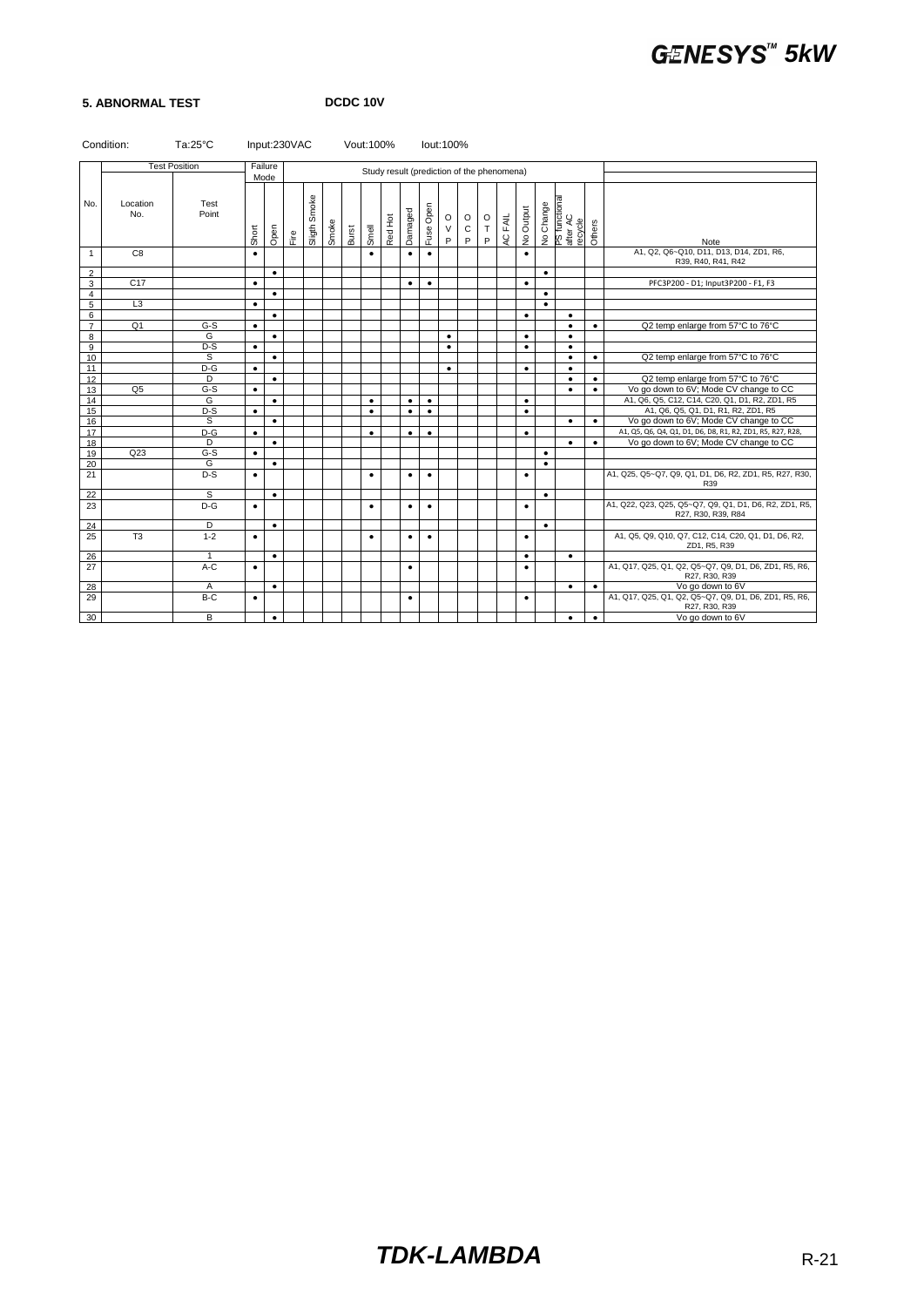#### **5. ABNORMAL TEST**

| DCDC 600V |  |
|-----------|--|
|-----------|--|

| <b>Test Position</b><br>Failure<br>Study result (prediction of the phenomena)<br>Mode<br>Sligth Smoke<br>PS functional<br>after AC<br>recycle<br>Others<br>Location<br>Test<br>No.<br>No Change<br>Fuse Open<br>No Output<br>Damaged<br>Point<br>No.<br>$\circ$<br>AC FAIL<br>Red Hot<br>$\circ$<br>$\frac{0}{T}$<br>Smoke<br>$\vee$<br>Smell<br>$\mathbf C$<br>Short<br>Open<br>Burst<br>Fire<br>P<br>P<br>P<br>Note<br>C <sub>4</sub><br>$\bullet$<br>$\mathbf{1}$<br>$\bullet$<br>$\bullet$<br>$\overline{2}$<br>$\bullet$<br>$\bullet$<br>C <sub>7</sub><br>3<br>$\bullet$<br>$\bullet$<br>$\bullet$<br>$\overline{4}$<br>$\bullet$<br>$\bullet$<br>5<br>C16<br>PFC3P200 - D1; Input3P200 - F1, F3<br>$\bullet$<br>$\bullet$<br>$\bullet$<br>$\bullet$<br>6<br>$\bullet$<br>$\bullet$<br>$\overline{7}$<br>$A-C$<br>D <sub>22</sub><br>$\bullet$<br>$\bullet$<br>$\overline{8}$<br>$\bullet$<br>A<br>$\bullet$<br>$\overline{9}$<br>$A-C$<br>A1, Q1, Q8, Q9, Q10, Q14, Q15, D1, D35, D13, D11,<br>D32<br>$\bullet$<br>$\bullet$<br>$\bullet$<br>$\bullet$<br>ZD1, R1, R5, R39, R40<br>PFC3P200 - Q1<br>R63~R66, R68, R71, R66, R69;<br>10<br>A<br>$\bullet$<br>$\bullet$<br>$\bullet$<br>Vo go down to 360V; Mode CV change to CC<br>11<br>L3<br>8.9-10,11<br>$\bullet$<br>$\bullet$<br>12<br>8,9<br>$\bullet$<br>$\bullet$<br>$\bullet$<br>13<br>$5,4-3,2$<br>$\bullet$<br>$\bullet$<br>14<br>5,4<br>$\bullet$<br>$\bullet$<br>$\bullet$<br>Q1<br>$G-S$<br>15<br>Q2 temp enlarge from 57°C to 76°C<br>$\bullet$<br>$\bullet$<br>$\bullet$<br>G<br>16<br>$\bullet$<br>$\bullet$<br>$\bullet$<br>$\bullet$<br>$D-S$<br>17<br>$\bullet$<br>$\bullet$<br>$\bullet$<br>$\bullet$<br>Q2 temp enlarge from 57°C to 76°C<br>18<br>s<br>$\bullet$<br>$\bullet$<br>$\bullet$<br>19<br>$D-G$<br>$\bullet$<br>$\bullet$<br>$\bullet$<br>$\bullet$<br>D<br>Q2 temp enlarge from 57°C to 76°C<br>20<br>$\bullet$<br>$\bullet$<br>$\bullet$<br>21<br>Q <sub>5</sub><br>$G-S$<br>Vo go down to 360V; Mode CV change to CC<br>$\bullet$<br>$\bullet$<br>$\bullet$<br>22<br>A1, Q6, Q5, C12, Q1, D1, R2, ZD1, R5<br>G<br>$\bullet$<br>$\bullet$<br>$\bullet$<br>$\bullet$<br>23<br>A1, Q6, Q5, Q1, D1, R1, R2, ZD1, R5<br>$D-S$<br>$\bullet$<br>$\bullet$<br>$\bullet$<br>$\bullet$<br>s<br>Vo go down to 360V; Mode CV change to CC<br>24<br>$\bullet$<br>$\bullet$<br>٠<br>$D-G$<br>A1, R149, Q5, Q6, Q3, Q1, D1, D6, D8, R1, R2,<br>$\bullet$<br>$\bullet$<br>$\bullet$<br>$\bullet$<br>25<br>ZD1, R5, R27, R28<br>D<br>Vo go down to 360V; Mode CV change to CC<br>26<br>$\bullet$<br>$\bullet$<br>$\bullet$<br>A1, C11, C12, Q1, Q9, Q10, D1, ZD1, R1, R5, R39,<br>T <sub>3</sub><br>$1 - 2$<br>$\bullet$<br>$\bullet$<br>$\bullet$<br>$\bullet$<br>$\bullet$<br>R40<br>27<br>PFC3P200 - D1; Input3P200 - F1, F3<br>28<br>$\mathbf{1}$<br>$\bullet$<br>$\bullet$<br>$\bullet$<br>A1, C11, C12, Q1, Q9, Q10, D1, ZD1, R1, R5, R39,<br>A-B<br>$\bullet$<br>$\bullet$<br>$\bullet$<br>$\bullet$<br>$\bullet$<br>R40<br>29<br>PFC3P200 - D1; Input3P200 - F1, F3<br>30<br>Vo go down to 360V<br>Α<br>$\bullet$<br>$\bullet$<br>$\bullet$<br>A1, C11, C12, Q1, Q9, Q10, D1, ZD1, R1, R5, R39,<br>$C-B$<br>$\bullet$<br>$\bullet$<br>٠<br>٠<br>R40<br>31<br>PFC3P200 - D1; Input3P200 - F1, F3 |    | Condition: | $Ta:25^{\circ}C$ | Input:230VAC |  | Vout: 100% |  |  | lout:100% |  |  |           |           |                    |
|----------------------------------------------------------------------------------------------------------------------------------------------------------------------------------------------------------------------------------------------------------------------------------------------------------------------------------------------------------------------------------------------------------------------------------------------------------------------------------------------------------------------------------------------------------------------------------------------------------------------------------------------------------------------------------------------------------------------------------------------------------------------------------------------------------------------------------------------------------------------------------------------------------------------------------------------------------------------------------------------------------------------------------------------------------------------------------------------------------------------------------------------------------------------------------------------------------------------------------------------------------------------------------------------------------------------------------------------------------------------------------------------------------------------------------------------------------------------------------------------------------------------------------------------------------------------------------------------------------------------------------------------------------------------------------------------------------------------------------------------------------------------------------------------------------------------------------------------------------------------------------------------------------------------------------------------------------------------------------------------------------------------------------------------------------------------------------------------------------------------------------------------------------------------------------------------------------------------------------------------------------------------------------------------------------------------------------------------------------------------------------------------------------------------------------------------------------------------------------------------------------------------------------------------------------------------------------------------------------------------------------------------------------------------------------------------------------------------------------------------------------------------------------------------------------------------------------------------------------------------------------------------------------------------------------------------------------------------------------------------------------------------------------------------------------------------------------------------------------------------------------------------------------------------------------------------------------------------------------------------------------------------------------|----|------------|------------------|--------------|--|------------|--|--|-----------|--|--|-----------|-----------|--------------------|
|                                                                                                                                                                                                                                                                                                                                                                                                                                                                                                                                                                                                                                                                                                                                                                                                                                                                                                                                                                                                                                                                                                                                                                                                                                                                                                                                                                                                                                                                                                                                                                                                                                                                                                                                                                                                                                                                                                                                                                                                                                                                                                                                                                                                                                                                                                                                                                                                                                                                                                                                                                                                                                                                                                                                                                                                                                                                                                                                                                                                                                                                                                                                                                                                                                                                                  |    |            |                  |              |  |            |  |  |           |  |  |           |           |                    |
|                                                                                                                                                                                                                                                                                                                                                                                                                                                                                                                                                                                                                                                                                                                                                                                                                                                                                                                                                                                                                                                                                                                                                                                                                                                                                                                                                                                                                                                                                                                                                                                                                                                                                                                                                                                                                                                                                                                                                                                                                                                                                                                                                                                                                                                                                                                                                                                                                                                                                                                                                                                                                                                                                                                                                                                                                                                                                                                                                                                                                                                                                                                                                                                                                                                                                  |    |            |                  |              |  |            |  |  |           |  |  |           |           |                    |
|                                                                                                                                                                                                                                                                                                                                                                                                                                                                                                                                                                                                                                                                                                                                                                                                                                                                                                                                                                                                                                                                                                                                                                                                                                                                                                                                                                                                                                                                                                                                                                                                                                                                                                                                                                                                                                                                                                                                                                                                                                                                                                                                                                                                                                                                                                                                                                                                                                                                                                                                                                                                                                                                                                                                                                                                                                                                                                                                                                                                                                                                                                                                                                                                                                                                                  |    |            |                  |              |  |            |  |  |           |  |  |           |           |                    |
|                                                                                                                                                                                                                                                                                                                                                                                                                                                                                                                                                                                                                                                                                                                                                                                                                                                                                                                                                                                                                                                                                                                                                                                                                                                                                                                                                                                                                                                                                                                                                                                                                                                                                                                                                                                                                                                                                                                                                                                                                                                                                                                                                                                                                                                                                                                                                                                                                                                                                                                                                                                                                                                                                                                                                                                                                                                                                                                                                                                                                                                                                                                                                                                                                                                                                  |    |            |                  |              |  |            |  |  |           |  |  |           |           |                    |
|                                                                                                                                                                                                                                                                                                                                                                                                                                                                                                                                                                                                                                                                                                                                                                                                                                                                                                                                                                                                                                                                                                                                                                                                                                                                                                                                                                                                                                                                                                                                                                                                                                                                                                                                                                                                                                                                                                                                                                                                                                                                                                                                                                                                                                                                                                                                                                                                                                                                                                                                                                                                                                                                                                                                                                                                                                                                                                                                                                                                                                                                                                                                                                                                                                                                                  |    |            |                  |              |  |            |  |  |           |  |  |           |           |                    |
|                                                                                                                                                                                                                                                                                                                                                                                                                                                                                                                                                                                                                                                                                                                                                                                                                                                                                                                                                                                                                                                                                                                                                                                                                                                                                                                                                                                                                                                                                                                                                                                                                                                                                                                                                                                                                                                                                                                                                                                                                                                                                                                                                                                                                                                                                                                                                                                                                                                                                                                                                                                                                                                                                                                                                                                                                                                                                                                                                                                                                                                                                                                                                                                                                                                                                  |    |            |                  |              |  |            |  |  |           |  |  |           |           |                    |
|                                                                                                                                                                                                                                                                                                                                                                                                                                                                                                                                                                                                                                                                                                                                                                                                                                                                                                                                                                                                                                                                                                                                                                                                                                                                                                                                                                                                                                                                                                                                                                                                                                                                                                                                                                                                                                                                                                                                                                                                                                                                                                                                                                                                                                                                                                                                                                                                                                                                                                                                                                                                                                                                                                                                                                                                                                                                                                                                                                                                                                                                                                                                                                                                                                                                                  |    |            |                  |              |  |            |  |  |           |  |  |           |           |                    |
|                                                                                                                                                                                                                                                                                                                                                                                                                                                                                                                                                                                                                                                                                                                                                                                                                                                                                                                                                                                                                                                                                                                                                                                                                                                                                                                                                                                                                                                                                                                                                                                                                                                                                                                                                                                                                                                                                                                                                                                                                                                                                                                                                                                                                                                                                                                                                                                                                                                                                                                                                                                                                                                                                                                                                                                                                                                                                                                                                                                                                                                                                                                                                                                                                                                                                  |    |            |                  |              |  |            |  |  |           |  |  |           |           |                    |
|                                                                                                                                                                                                                                                                                                                                                                                                                                                                                                                                                                                                                                                                                                                                                                                                                                                                                                                                                                                                                                                                                                                                                                                                                                                                                                                                                                                                                                                                                                                                                                                                                                                                                                                                                                                                                                                                                                                                                                                                                                                                                                                                                                                                                                                                                                                                                                                                                                                                                                                                                                                                                                                                                                                                                                                                                                                                                                                                                                                                                                                                                                                                                                                                                                                                                  |    |            |                  |              |  |            |  |  |           |  |  |           |           |                    |
|                                                                                                                                                                                                                                                                                                                                                                                                                                                                                                                                                                                                                                                                                                                                                                                                                                                                                                                                                                                                                                                                                                                                                                                                                                                                                                                                                                                                                                                                                                                                                                                                                                                                                                                                                                                                                                                                                                                                                                                                                                                                                                                                                                                                                                                                                                                                                                                                                                                                                                                                                                                                                                                                                                                                                                                                                                                                                                                                                                                                                                                                                                                                                                                                                                                                                  |    |            |                  |              |  |            |  |  |           |  |  |           |           |                    |
|                                                                                                                                                                                                                                                                                                                                                                                                                                                                                                                                                                                                                                                                                                                                                                                                                                                                                                                                                                                                                                                                                                                                                                                                                                                                                                                                                                                                                                                                                                                                                                                                                                                                                                                                                                                                                                                                                                                                                                                                                                                                                                                                                                                                                                                                                                                                                                                                                                                                                                                                                                                                                                                                                                                                                                                                                                                                                                                                                                                                                                                                                                                                                                                                                                                                                  |    |            |                  |              |  |            |  |  |           |  |  |           |           |                    |
|                                                                                                                                                                                                                                                                                                                                                                                                                                                                                                                                                                                                                                                                                                                                                                                                                                                                                                                                                                                                                                                                                                                                                                                                                                                                                                                                                                                                                                                                                                                                                                                                                                                                                                                                                                                                                                                                                                                                                                                                                                                                                                                                                                                                                                                                                                                                                                                                                                                                                                                                                                                                                                                                                                                                                                                                                                                                                                                                                                                                                                                                                                                                                                                                                                                                                  |    |            |                  |              |  |            |  |  |           |  |  |           |           |                    |
|                                                                                                                                                                                                                                                                                                                                                                                                                                                                                                                                                                                                                                                                                                                                                                                                                                                                                                                                                                                                                                                                                                                                                                                                                                                                                                                                                                                                                                                                                                                                                                                                                                                                                                                                                                                                                                                                                                                                                                                                                                                                                                                                                                                                                                                                                                                                                                                                                                                                                                                                                                                                                                                                                                                                                                                                                                                                                                                                                                                                                                                                                                                                                                                                                                                                                  |    |            |                  |              |  |            |  |  |           |  |  |           |           |                    |
|                                                                                                                                                                                                                                                                                                                                                                                                                                                                                                                                                                                                                                                                                                                                                                                                                                                                                                                                                                                                                                                                                                                                                                                                                                                                                                                                                                                                                                                                                                                                                                                                                                                                                                                                                                                                                                                                                                                                                                                                                                                                                                                                                                                                                                                                                                                                                                                                                                                                                                                                                                                                                                                                                                                                                                                                                                                                                                                                                                                                                                                                                                                                                                                                                                                                                  |    |            |                  |              |  |            |  |  |           |  |  |           |           |                    |
|                                                                                                                                                                                                                                                                                                                                                                                                                                                                                                                                                                                                                                                                                                                                                                                                                                                                                                                                                                                                                                                                                                                                                                                                                                                                                                                                                                                                                                                                                                                                                                                                                                                                                                                                                                                                                                                                                                                                                                                                                                                                                                                                                                                                                                                                                                                                                                                                                                                                                                                                                                                                                                                                                                                                                                                                                                                                                                                                                                                                                                                                                                                                                                                                                                                                                  |    |            |                  |              |  |            |  |  |           |  |  |           |           |                    |
|                                                                                                                                                                                                                                                                                                                                                                                                                                                                                                                                                                                                                                                                                                                                                                                                                                                                                                                                                                                                                                                                                                                                                                                                                                                                                                                                                                                                                                                                                                                                                                                                                                                                                                                                                                                                                                                                                                                                                                                                                                                                                                                                                                                                                                                                                                                                                                                                                                                                                                                                                                                                                                                                                                                                                                                                                                                                                                                                                                                                                                                                                                                                                                                                                                                                                  |    |            |                  |              |  |            |  |  |           |  |  |           |           |                    |
|                                                                                                                                                                                                                                                                                                                                                                                                                                                                                                                                                                                                                                                                                                                                                                                                                                                                                                                                                                                                                                                                                                                                                                                                                                                                                                                                                                                                                                                                                                                                                                                                                                                                                                                                                                                                                                                                                                                                                                                                                                                                                                                                                                                                                                                                                                                                                                                                                                                                                                                                                                                                                                                                                                                                                                                                                                                                                                                                                                                                                                                                                                                                                                                                                                                                                  |    |            |                  |              |  |            |  |  |           |  |  |           |           |                    |
|                                                                                                                                                                                                                                                                                                                                                                                                                                                                                                                                                                                                                                                                                                                                                                                                                                                                                                                                                                                                                                                                                                                                                                                                                                                                                                                                                                                                                                                                                                                                                                                                                                                                                                                                                                                                                                                                                                                                                                                                                                                                                                                                                                                                                                                                                                                                                                                                                                                                                                                                                                                                                                                                                                                                                                                                                                                                                                                                                                                                                                                                                                                                                                                                                                                                                  |    |            |                  |              |  |            |  |  |           |  |  |           |           |                    |
|                                                                                                                                                                                                                                                                                                                                                                                                                                                                                                                                                                                                                                                                                                                                                                                                                                                                                                                                                                                                                                                                                                                                                                                                                                                                                                                                                                                                                                                                                                                                                                                                                                                                                                                                                                                                                                                                                                                                                                                                                                                                                                                                                                                                                                                                                                                                                                                                                                                                                                                                                                                                                                                                                                                                                                                                                                                                                                                                                                                                                                                                                                                                                                                                                                                                                  |    |            |                  |              |  |            |  |  |           |  |  |           |           |                    |
|                                                                                                                                                                                                                                                                                                                                                                                                                                                                                                                                                                                                                                                                                                                                                                                                                                                                                                                                                                                                                                                                                                                                                                                                                                                                                                                                                                                                                                                                                                                                                                                                                                                                                                                                                                                                                                                                                                                                                                                                                                                                                                                                                                                                                                                                                                                                                                                                                                                                                                                                                                                                                                                                                                                                                                                                                                                                                                                                                                                                                                                                                                                                                                                                                                                                                  |    |            |                  |              |  |            |  |  |           |  |  |           |           |                    |
|                                                                                                                                                                                                                                                                                                                                                                                                                                                                                                                                                                                                                                                                                                                                                                                                                                                                                                                                                                                                                                                                                                                                                                                                                                                                                                                                                                                                                                                                                                                                                                                                                                                                                                                                                                                                                                                                                                                                                                                                                                                                                                                                                                                                                                                                                                                                                                                                                                                                                                                                                                                                                                                                                                                                                                                                                                                                                                                                                                                                                                                                                                                                                                                                                                                                                  |    |            |                  |              |  |            |  |  |           |  |  |           |           |                    |
|                                                                                                                                                                                                                                                                                                                                                                                                                                                                                                                                                                                                                                                                                                                                                                                                                                                                                                                                                                                                                                                                                                                                                                                                                                                                                                                                                                                                                                                                                                                                                                                                                                                                                                                                                                                                                                                                                                                                                                                                                                                                                                                                                                                                                                                                                                                                                                                                                                                                                                                                                                                                                                                                                                                                                                                                                                                                                                                                                                                                                                                                                                                                                                                                                                                                                  |    |            |                  |              |  |            |  |  |           |  |  |           |           |                    |
|                                                                                                                                                                                                                                                                                                                                                                                                                                                                                                                                                                                                                                                                                                                                                                                                                                                                                                                                                                                                                                                                                                                                                                                                                                                                                                                                                                                                                                                                                                                                                                                                                                                                                                                                                                                                                                                                                                                                                                                                                                                                                                                                                                                                                                                                                                                                                                                                                                                                                                                                                                                                                                                                                                                                                                                                                                                                                                                                                                                                                                                                                                                                                                                                                                                                                  |    |            |                  |              |  |            |  |  |           |  |  |           |           |                    |
|                                                                                                                                                                                                                                                                                                                                                                                                                                                                                                                                                                                                                                                                                                                                                                                                                                                                                                                                                                                                                                                                                                                                                                                                                                                                                                                                                                                                                                                                                                                                                                                                                                                                                                                                                                                                                                                                                                                                                                                                                                                                                                                                                                                                                                                                                                                                                                                                                                                                                                                                                                                                                                                                                                                                                                                                                                                                                                                                                                                                                                                                                                                                                                                                                                                                                  |    |            |                  |              |  |            |  |  |           |  |  |           |           |                    |
|                                                                                                                                                                                                                                                                                                                                                                                                                                                                                                                                                                                                                                                                                                                                                                                                                                                                                                                                                                                                                                                                                                                                                                                                                                                                                                                                                                                                                                                                                                                                                                                                                                                                                                                                                                                                                                                                                                                                                                                                                                                                                                                                                                                                                                                                                                                                                                                                                                                                                                                                                                                                                                                                                                                                                                                                                                                                                                                                                                                                                                                                                                                                                                                                                                                                                  |    |            |                  |              |  |            |  |  |           |  |  |           |           |                    |
|                                                                                                                                                                                                                                                                                                                                                                                                                                                                                                                                                                                                                                                                                                                                                                                                                                                                                                                                                                                                                                                                                                                                                                                                                                                                                                                                                                                                                                                                                                                                                                                                                                                                                                                                                                                                                                                                                                                                                                                                                                                                                                                                                                                                                                                                                                                                                                                                                                                                                                                                                                                                                                                                                                                                                                                                                                                                                                                                                                                                                                                                                                                                                                                                                                                                                  |    |            |                  |              |  |            |  |  |           |  |  |           |           |                    |
|                                                                                                                                                                                                                                                                                                                                                                                                                                                                                                                                                                                                                                                                                                                                                                                                                                                                                                                                                                                                                                                                                                                                                                                                                                                                                                                                                                                                                                                                                                                                                                                                                                                                                                                                                                                                                                                                                                                                                                                                                                                                                                                                                                                                                                                                                                                                                                                                                                                                                                                                                                                                                                                                                                                                                                                                                                                                                                                                                                                                                                                                                                                                                                                                                                                                                  |    |            |                  |              |  |            |  |  |           |  |  |           |           |                    |
|                                                                                                                                                                                                                                                                                                                                                                                                                                                                                                                                                                                                                                                                                                                                                                                                                                                                                                                                                                                                                                                                                                                                                                                                                                                                                                                                                                                                                                                                                                                                                                                                                                                                                                                                                                                                                                                                                                                                                                                                                                                                                                                                                                                                                                                                                                                                                                                                                                                                                                                                                                                                                                                                                                                                                                                                                                                                                                                                                                                                                                                                                                                                                                                                                                                                                  |    |            |                  |              |  |            |  |  |           |  |  |           |           |                    |
|                                                                                                                                                                                                                                                                                                                                                                                                                                                                                                                                                                                                                                                                                                                                                                                                                                                                                                                                                                                                                                                                                                                                                                                                                                                                                                                                                                                                                                                                                                                                                                                                                                                                                                                                                                                                                                                                                                                                                                                                                                                                                                                                                                                                                                                                                                                                                                                                                                                                                                                                                                                                                                                                                                                                                                                                                                                                                                                                                                                                                                                                                                                                                                                                                                                                                  |    |            |                  |              |  |            |  |  |           |  |  |           |           |                    |
|                                                                                                                                                                                                                                                                                                                                                                                                                                                                                                                                                                                                                                                                                                                                                                                                                                                                                                                                                                                                                                                                                                                                                                                                                                                                                                                                                                                                                                                                                                                                                                                                                                                                                                                                                                                                                                                                                                                                                                                                                                                                                                                                                                                                                                                                                                                                                                                                                                                                                                                                                                                                                                                                                                                                                                                                                                                                                                                                                                                                                                                                                                                                                                                                                                                                                  |    |            |                  |              |  |            |  |  |           |  |  |           |           |                    |
|                                                                                                                                                                                                                                                                                                                                                                                                                                                                                                                                                                                                                                                                                                                                                                                                                                                                                                                                                                                                                                                                                                                                                                                                                                                                                                                                                                                                                                                                                                                                                                                                                                                                                                                                                                                                                                                                                                                                                                                                                                                                                                                                                                                                                                                                                                                                                                                                                                                                                                                                                                                                                                                                                                                                                                                                                                                                                                                                                                                                                                                                                                                                                                                                                                                                                  |    |            |                  |              |  |            |  |  |           |  |  |           |           |                    |
|                                                                                                                                                                                                                                                                                                                                                                                                                                                                                                                                                                                                                                                                                                                                                                                                                                                                                                                                                                                                                                                                                                                                                                                                                                                                                                                                                                                                                                                                                                                                                                                                                                                                                                                                                                                                                                                                                                                                                                                                                                                                                                                                                                                                                                                                                                                                                                                                                                                                                                                                                                                                                                                                                                                                                                                                                                                                                                                                                                                                                                                                                                                                                                                                                                                                                  |    |            |                  |              |  |            |  |  |           |  |  |           |           |                    |
|                                                                                                                                                                                                                                                                                                                                                                                                                                                                                                                                                                                                                                                                                                                                                                                                                                                                                                                                                                                                                                                                                                                                                                                                                                                                                                                                                                                                                                                                                                                                                                                                                                                                                                                                                                                                                                                                                                                                                                                                                                                                                                                                                                                                                                                                                                                                                                                                                                                                                                                                                                                                                                                                                                                                                                                                                                                                                                                                                                                                                                                                                                                                                                                                                                                                                  |    |            |                  |              |  |            |  |  |           |  |  |           |           |                    |
|                                                                                                                                                                                                                                                                                                                                                                                                                                                                                                                                                                                                                                                                                                                                                                                                                                                                                                                                                                                                                                                                                                                                                                                                                                                                                                                                                                                                                                                                                                                                                                                                                                                                                                                                                                                                                                                                                                                                                                                                                                                                                                                                                                                                                                                                                                                                                                                                                                                                                                                                                                                                                                                                                                                                                                                                                                                                                                                                                                                                                                                                                                                                                                                                                                                                                  |    |            |                  |              |  |            |  |  |           |  |  |           |           |                    |
|                                                                                                                                                                                                                                                                                                                                                                                                                                                                                                                                                                                                                                                                                                                                                                                                                                                                                                                                                                                                                                                                                                                                                                                                                                                                                                                                                                                                                                                                                                                                                                                                                                                                                                                                                                                                                                                                                                                                                                                                                                                                                                                                                                                                                                                                                                                                                                                                                                                                                                                                                                                                                                                                                                                                                                                                                                                                                                                                                                                                                                                                                                                                                                                                                                                                                  |    |            |                  |              |  |            |  |  |           |  |  |           |           |                    |
|                                                                                                                                                                                                                                                                                                                                                                                                                                                                                                                                                                                                                                                                                                                                                                                                                                                                                                                                                                                                                                                                                                                                                                                                                                                                                                                                                                                                                                                                                                                                                                                                                                                                                                                                                                                                                                                                                                                                                                                                                                                                                                                                                                                                                                                                                                                                                                                                                                                                                                                                                                                                                                                                                                                                                                                                                                                                                                                                                                                                                                                                                                                                                                                                                                                                                  |    |            |                  |              |  |            |  |  |           |  |  |           |           |                    |
|                                                                                                                                                                                                                                                                                                                                                                                                                                                                                                                                                                                                                                                                                                                                                                                                                                                                                                                                                                                                                                                                                                                                                                                                                                                                                                                                                                                                                                                                                                                                                                                                                                                                                                                                                                                                                                                                                                                                                                                                                                                                                                                                                                                                                                                                                                                                                                                                                                                                                                                                                                                                                                                                                                                                                                                                                                                                                                                                                                                                                                                                                                                                                                                                                                                                                  |    |            |                  |              |  |            |  |  |           |  |  |           |           |                    |
|                                                                                                                                                                                                                                                                                                                                                                                                                                                                                                                                                                                                                                                                                                                                                                                                                                                                                                                                                                                                                                                                                                                                                                                                                                                                                                                                                                                                                                                                                                                                                                                                                                                                                                                                                                                                                                                                                                                                                                                                                                                                                                                                                                                                                                                                                                                                                                                                                                                                                                                                                                                                                                                                                                                                                                                                                                                                                                                                                                                                                                                                                                                                                                                                                                                                                  | 32 |            | C                | $\bullet$    |  |            |  |  |           |  |  | $\bullet$ | $\bullet$ | Vo go down to 360V |